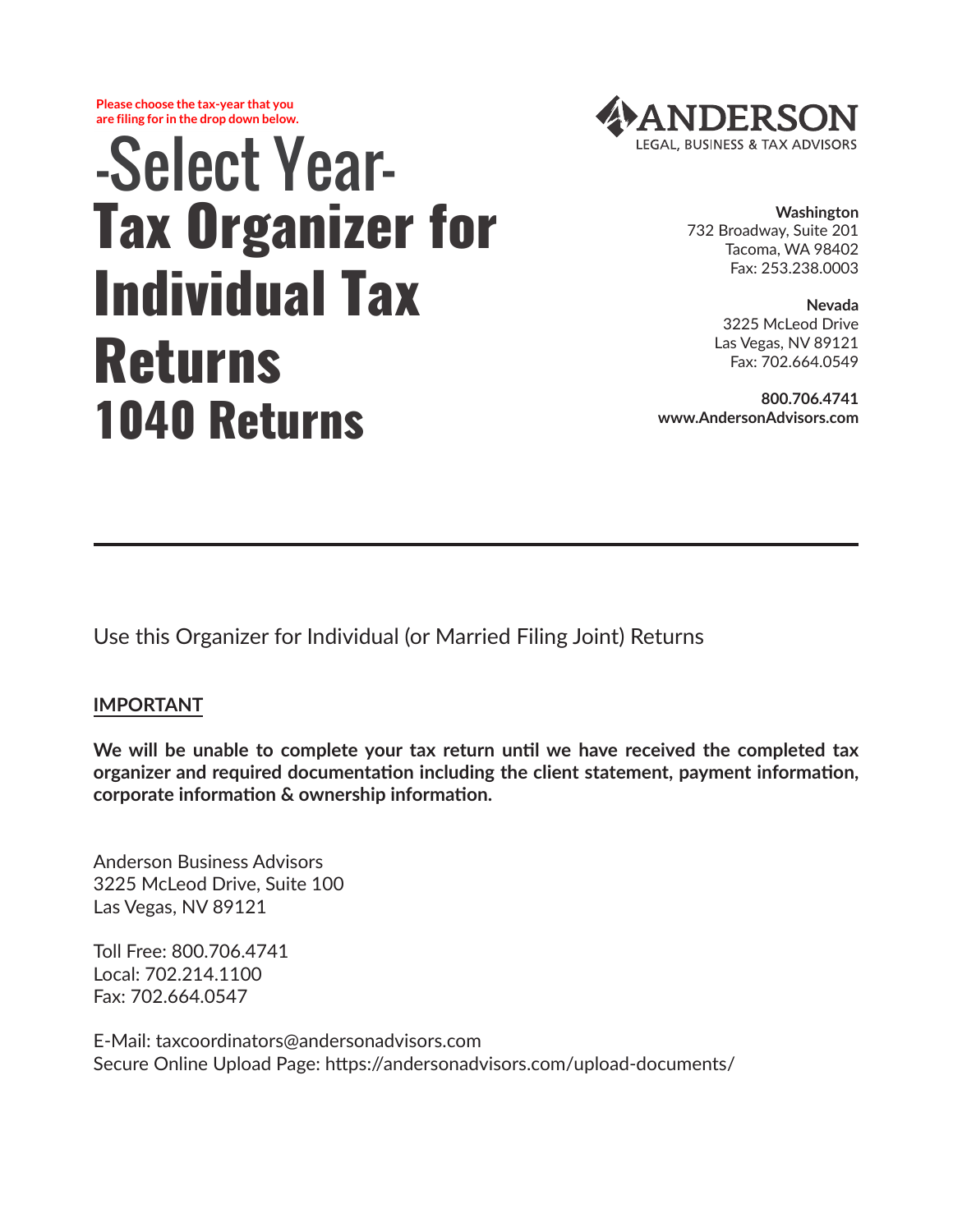# FAX COVER PAGE

Attention: Tax Preparation Department

| To: Anderson Business Advisors: 702.664.0547                                                   |
|------------------------------------------------------------------------------------------------|
| Attention:                                                                                     |
| From:                                                                                          |
| Date:                                                                                          |
| Total Number of Pages: (including cover page)                                                  |
| THIS FAX INCLUDES THE FOLLOWING (Check all that apply)                                         |
| <b>Client Statement</b><br><b>Organizer for (Name:</b><br><b>Supporting Documents</b><br>Other |

You may also upload all documents securely online at: https://andersonadvisors.com/upload-documents/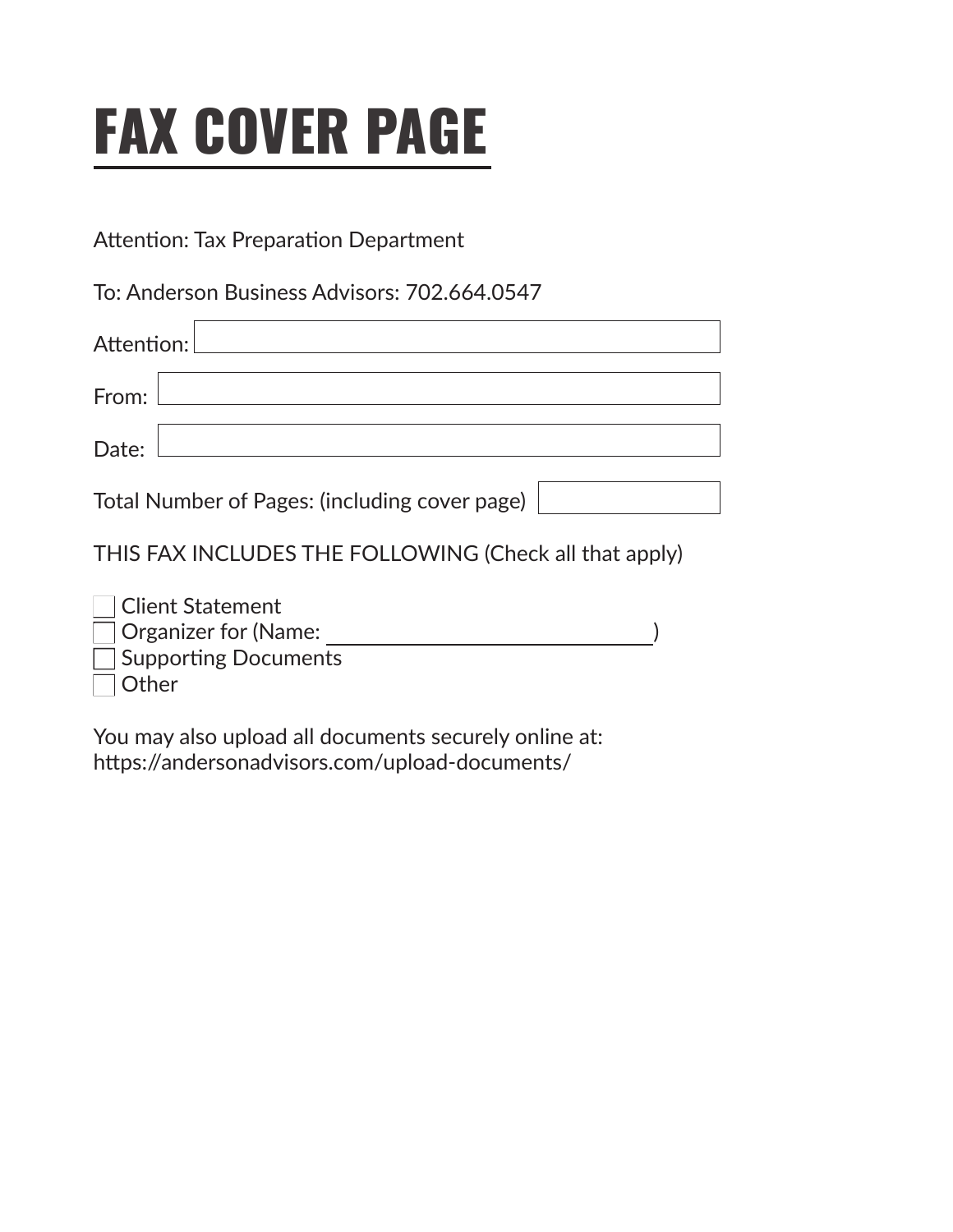

Dear Valued Client,

This Tax Organizer is designed to help you gather the tax information needed for Anderson to prepare your personal income tax return for -Sele .

Do not fill out every page of the organizer, this is intended to provide your tax organizer with as much information as possible. Enter all -Sele information for which you do not have official documentation. If any information does not apply to you, please disregard that part of the organizer.

- **1. Complete the Tax Organizer**
	- Enter all -Sele information. If any information does not apply to you or is incorrect, please draw a line through it or make necessary changes.
- **2. Gather your supporting documents and make copies.**
	- See list below for examples.
	- Send the copies with your completed organizer and keep originals.
- **3. Submit the Tax Organizer, and any supporting documentation, using one of these methods:**
	- Upload to your Box account [https://andersonadvisors.app.box.com/], then notify your coordinator.
	- Fax: 702-644-0545

#### *Note: To ensure your privacy, please* do not *submit your Tax Organizer or supporting documents via email.*

The following are examples of supporting documentation:

- Forms W-2 for wages, salaries, tips, and gambling winnings.
- All Forms 1099 for interest, dividends, retirement, miscellaneous income, social
- security, state or local refunds, etc.
- Brokerage statements showing investment transactions for stocks, bonds, options,
- etc.
- Schedule K-1 from partnerships, S-corporations, estates and trusts.
- Statements supporting educational expenses, deductions or distributions,
- including any Forms 1098-T, 1098-E, or 1099-Q.
- All Forms 1095-A, 1095-B, and/or 1095-C related to health care coverage for the
- Premium Tax Credit.
- Statements supporting deductions for mortgage interest, taxes, and charitable
- contributions, including any Form 1098-C.
- Copies of closing statements regarding the sale or purchase of real property.
- Legal papers for adoption, divorce, or separation involving custody of your
- dependent children.
- Any tax notices sent to you by the IRS or other taxing authority.
- A copy of your income tax return from last year, if not prepared by Anderson.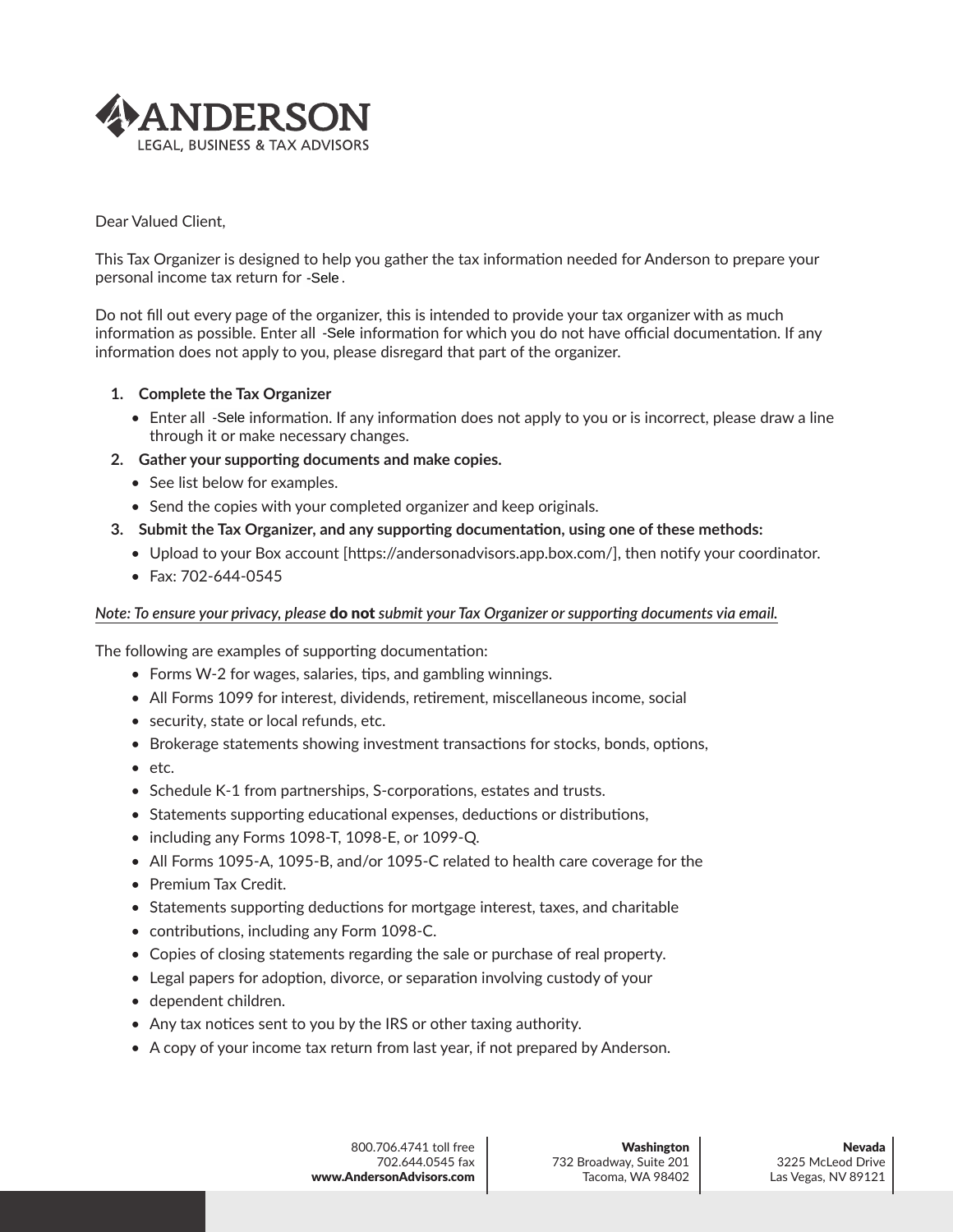In your Tax Organizer, all social security numbers and bank account numbers have been concealed to protect your privacy. If you need to change or update your social security number or bank account information, please contact our Tax Department. Do not indicate social security number or bank account changes in the organizer. When you receive your completed tax return(s), please review all social security numbers and bank account information for accuracy. Report any discrepancies to our Tax Department immediately.

The IRS does not send out unsolicited e-mails nor make unsolicited phone calls requesting or demanding personal information or immediate payment. Such authentic looking e-mails are called "phishing" emails and responding may expose you to identity theft. If you receive such emails, forward a copy to the IRS at phishing@ irs.gov. Please do not respond to the email. You may also contact our office regarding any written or electronic correspondence or phone calls that you receive from the IRS.

In order to make the filing deadline for your -Sele income tax return, your completed organizer and backup documents should be in our office no later than March 15th, -Sele to avoid any expedite fees (Please review Client Statement for more details). Any information received after that date may require an extension to be filed for your return. Also, based on the complexity of your return an extension may need to be filed. Anderson will file your extension when necessary. You are responsible for paying any tax due to the IRS by April 17, -Sele in order to avoid certain late penalties and interest even if an extension has been or will be filed.

Your Client Coordinator is available to assist should you have any questions regarding the Tax Organizer, uploading information to Box, or the preparation process.

Thank You for choosing Anderson for your Asset Protection, Estate and Tax Planning needs.

Sincerely, Anderson Advisors Tax Team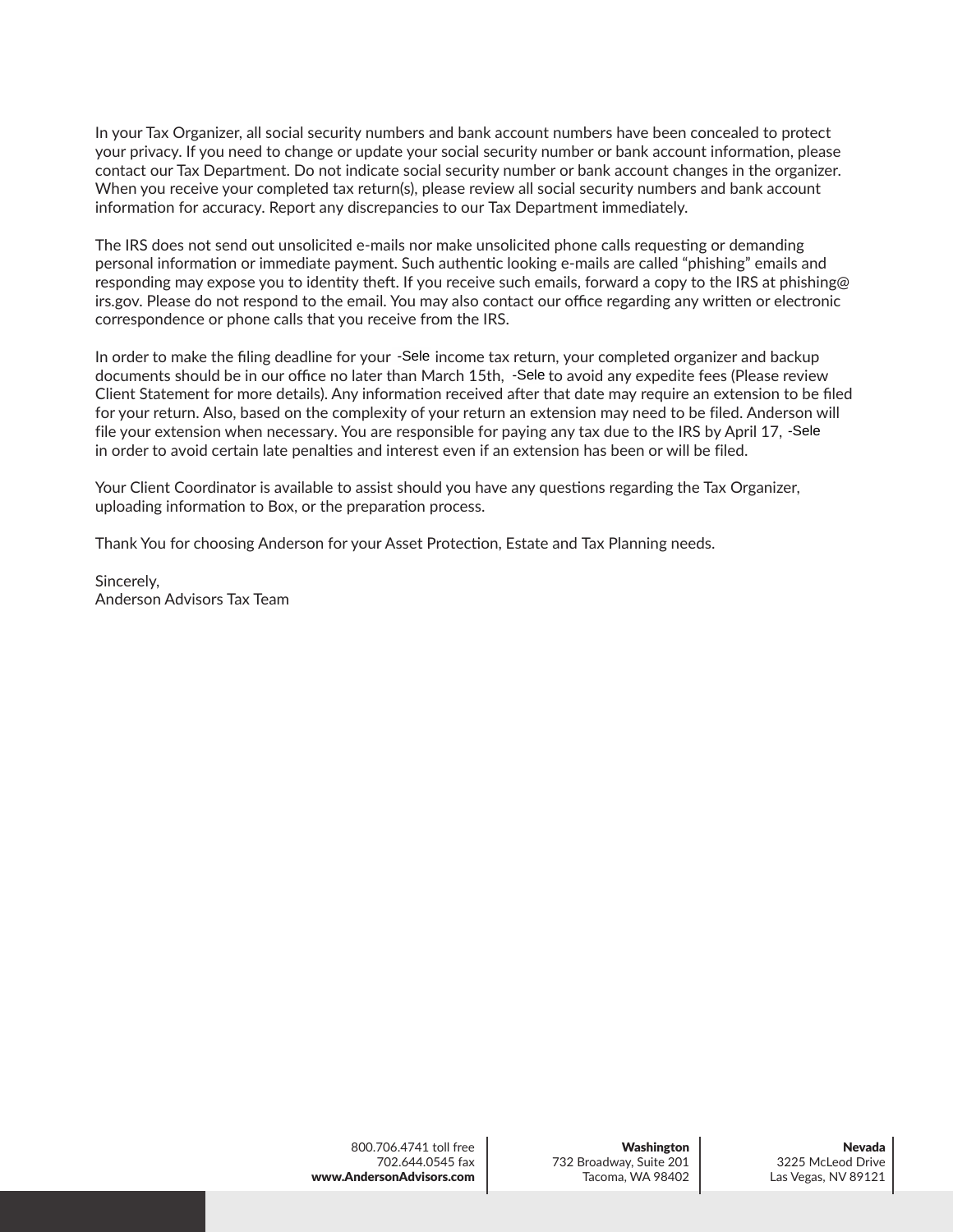# CLIENT STATEMENT

In order to make the filing tax deadline, completed Tax Organizers and supporting documents are due in our offices 30 days prior to the return deadline. Tax returns are prepared in the order this information is received. In the event a Tax Organizer is received within the 30 day period prior to the tax deadline, client will pay an expedite fee of \$300 for timely completion. If received in the final two weeks before the deadline, we cannot guarantee the return will be completed timely; client will pay an additional \$250 for timely completion. The due date for filing your income tax return is April 17, -Sele. It may become necessary to apply for an extension of time to file your tax return if there are unresolved issues, delays in processing, or if we do not receive all the necessary information from you on a timely basis. We will apply for an extension on all returns not filed with the taxing authorities within 3 business days of the filing deadline. All tax is still due and payable by the filing deadline to avoid all penalties and interest..

The scope of work in connection with the preparation of your ("the Client") federal and state income tax returns is intended to be in compliance with the requirements issued by the various taxing authorities. Because tax laws are not always clear, honest differences of opinions may arise between our interpretation of laws and that of the various taxing authorities. We will assist you in resolving these differences in your favor whenever possible.

Client and/or your duly appointed representative agree not to hold Anderson Business Advisors ("Anderson") liable for interpretations made with regard to any of the information supplied by Client and used in the preparation of the tax returns. Unless compelled to do so by law, Anderson does not disclose any irregularities or provide statements with regard to the validity of the information supplied by Client to any taxing authority.

All tax returns are subject to review and acceptance by the various taxing authorities. In the event of an examination or other taxing authority, contact Anderson. We can respond or represent your position to the taxing authority; however, there is a fee for this service. You may appeal any adjustments proposed by a taxing authority.

Please review any completed tax returns carefully. As preparers, we have a responsibility both to the various taxing authorities with whom we file tax returns as well as to our clients. Any client will remain liable for the contents of tax returns prepared by Anderson with data provided by said client.

All tax return preparation fees must be paid before the tax return can be electronically processed. Once payment is received and the proper forms are signed to electronically file the tax return, i.e. Form 8879, Anderson will electronically file the tax return.

By signing this document I acknowledge this statement and the dates below.

| Signature:          |                                           |  |
|---------------------|-------------------------------------------|--|
|                     |                                           |  |
|                     | Name on Credit Card: Name on Credit Card: |  |
| Credit Card Number: |                                           |  |
| Expiration Date: L  |                                           |  |
| Security Code:      |                                           |  |

By submitting this form, you are authorizing Anderson Business Advisors to send you an invoice electronically (via email or Box.com) and to charge the credit card provided above five (5) days after the invoice has been submitted to you.

Would you like to use your prepaid tax package time for this return or have a quote prior to preparing your return?  $\Box$ Yes  $\Box$ No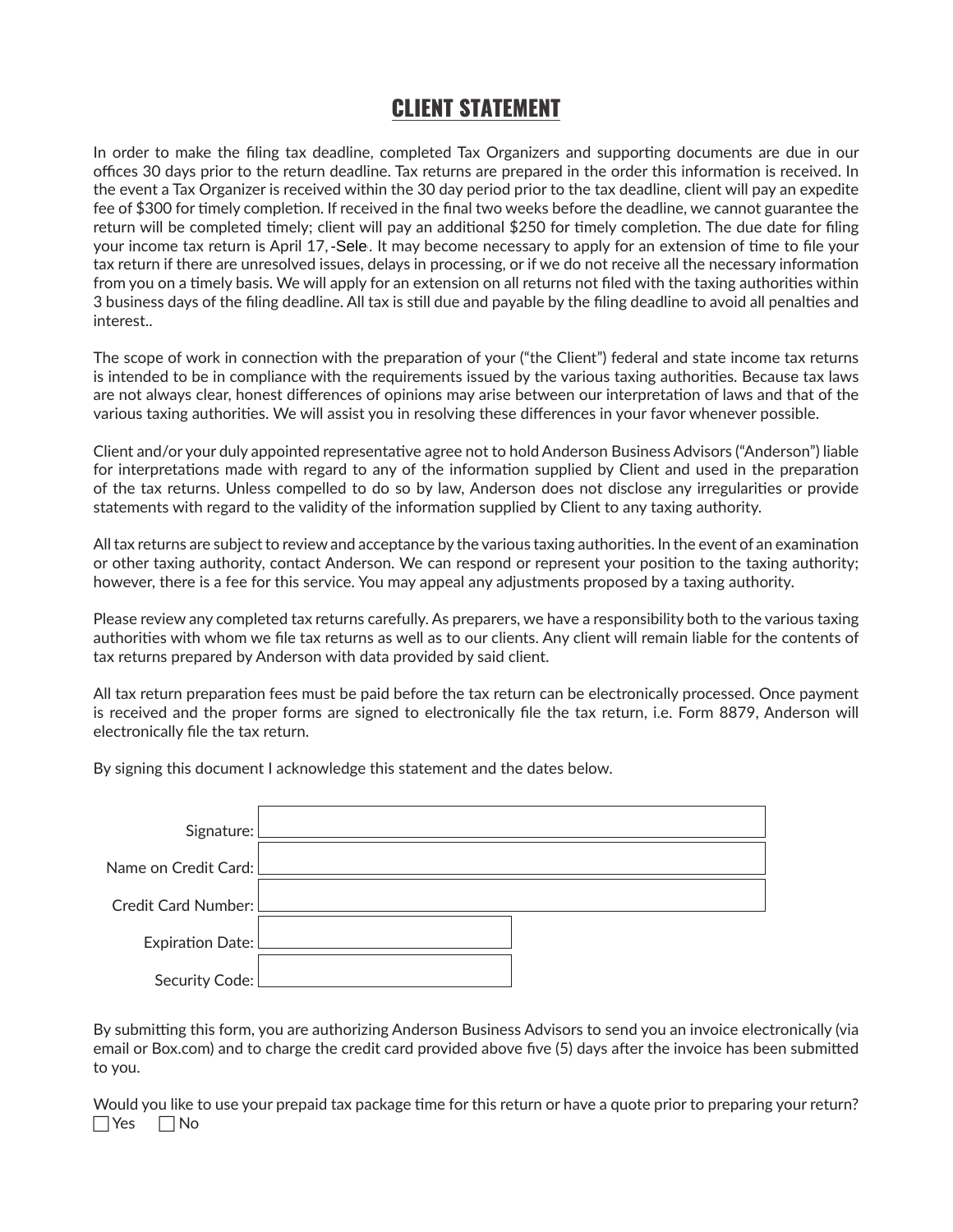

Dear Valued Client:

This letter is to confirm and specify the terms of our engagement with you and to clarify the nature and extent of the services we will provide. In order to ensure an understanding of our mutual responsibilities, we ask all clients for whom returns are prepared to confirm the following arrangements.

We will prepare your -Sele federal and requested state income tax returns from information that you will furnish us. We will not audit or otherwise verify the data you submit, although it may be necessary to ask you for clarification of some of the information. We will furnish you with questionnaires and/or worksheets to guide you in gathering the necessary information. Your use of such forms will assist in keeping permanent information from being overlooked.

It is your responsibility to provide all the information required for the preparation of complete and accurate returns. You should retain all the documents, cancelled checks, and other data that form the basis of income and deductions. These may be necessary to prove the accuracy and completeness of the returns to a taxing authority. You have the final responsibility for the income tax returns and, therefore, you should review them carefully before you sign them.

Our work in connection with the preparation of your income tax returns does not include any procedures designed to discover defalcations or other irregularities, should any exist. We will render such accounting and bookkeeping assistance as determined to be necessary for preparation of the income tax returns.

We will use professional judgment in resolving questions where the tax law is unclear, or where there may be conflicts between the taxing authorities' interpretations of the law and other supportable positions. Unless otherwise instructed by you, we will resolve such questions in your favor whenever possible.

The law provides various penalties that may be imposed when taxpayers understate their tax liability. If you would like information on the amount or the circumstances of these penalties, please contact us. Your returns may be selected for review by the taxing authorities. Any proposed adjustments by the examining agent are subject to certain rights of appeal. In the event of such government tax examination, we will be available upon request to represent you and will render additional invoices for the time and expenses incurred.

Our fee for these services will be based upon the amount of time required at standard billing rates plus out-ofpocket expenses. All invoices are due and payable upon presentation.

If the foregoing fairly sets forth your understanding, please sign the enclosed copy of this letter in the space indicated and return it to our office. However, if there are other tax returns you expect us to prepare, such as gift and/or property, please inform us by noting so just below your signature at the end of the returned copy of this letter.

We want to express our appreciation for this opportunity to work with you.

Sincerely,

Anderson Business Advisors Tax Team

Accepted By:

Date:

Additional Returns (if applicable):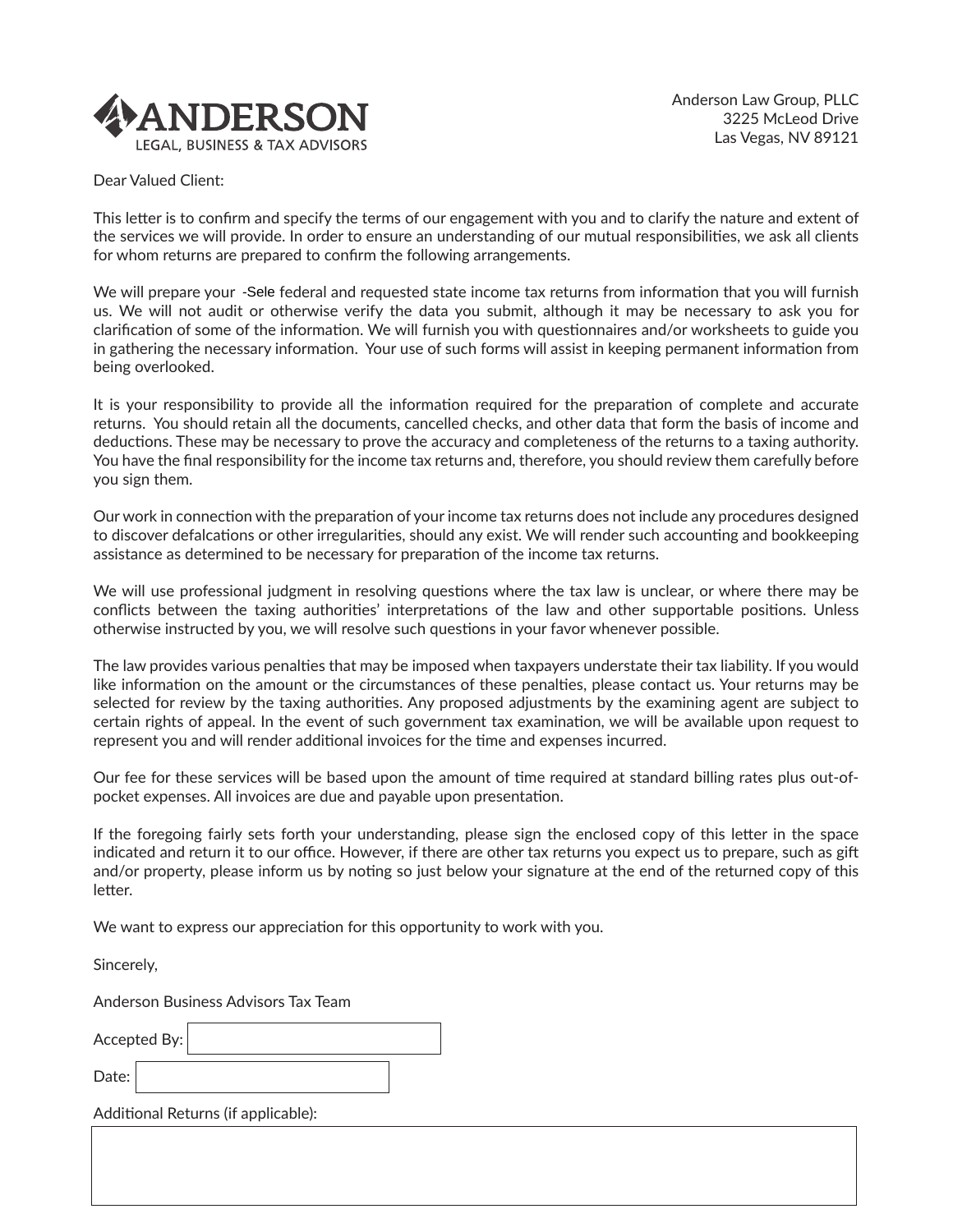Anderson Law Group, PLLC 3225 McLeod Drive Las Vegas, NV 89121

#### **PRIVACY POLICY**

Certified Public Accountants (CPAs), like all providers of personal financial services, are now required by law to inform their clients of their policies regarding privacy of client information. CPAs have been and continue to be bound by professional standards of confidentiality that are even more stringent than those required by law. Therefore, we have always protected your right to privacy.

### **TYPES OF NONPUBLIC PERSONAL INFORMATION WE COLLECT**

We collect nonpublic personal information about you that is either provided to us by you or obtained by us with your authorization.

### **PARTIES TO WHOM WE DISCLOSE INFORMATION**

For current and former clients, we do not disclose any nonpublic personal information obtained in the course of our practice except as required or permitted by law. Permitted disclosures include, for instance, providing information to our employees and, in limited situations, to unrelated third parties who need to know that information to assist us in providing services to you. In all such situations, we stress the confidential nature of information being shared.

### **PROTECTING THE CONFIDENTIALITY AND SECURITY OF CURRENT AND FORMER CLIENTS' INFORMATION**

We retain records relating to professional services that we provide so that we are better able to assist you with your professional needs and, in some cases, to comply with professional guidelines. In order to guard your nonpublic personal information, we maintain physical, electronic, and procedural safeguards that comply with our professional standards.

#### \*\*\*\*\*\*\*\*\*\*\*\*\*\*\*\*\*\*\*\*\*\*\*\*\*

Please call if you have any questions, because your privacy, our professional ethics, and the ability to provide you with quality financial services are very important to us.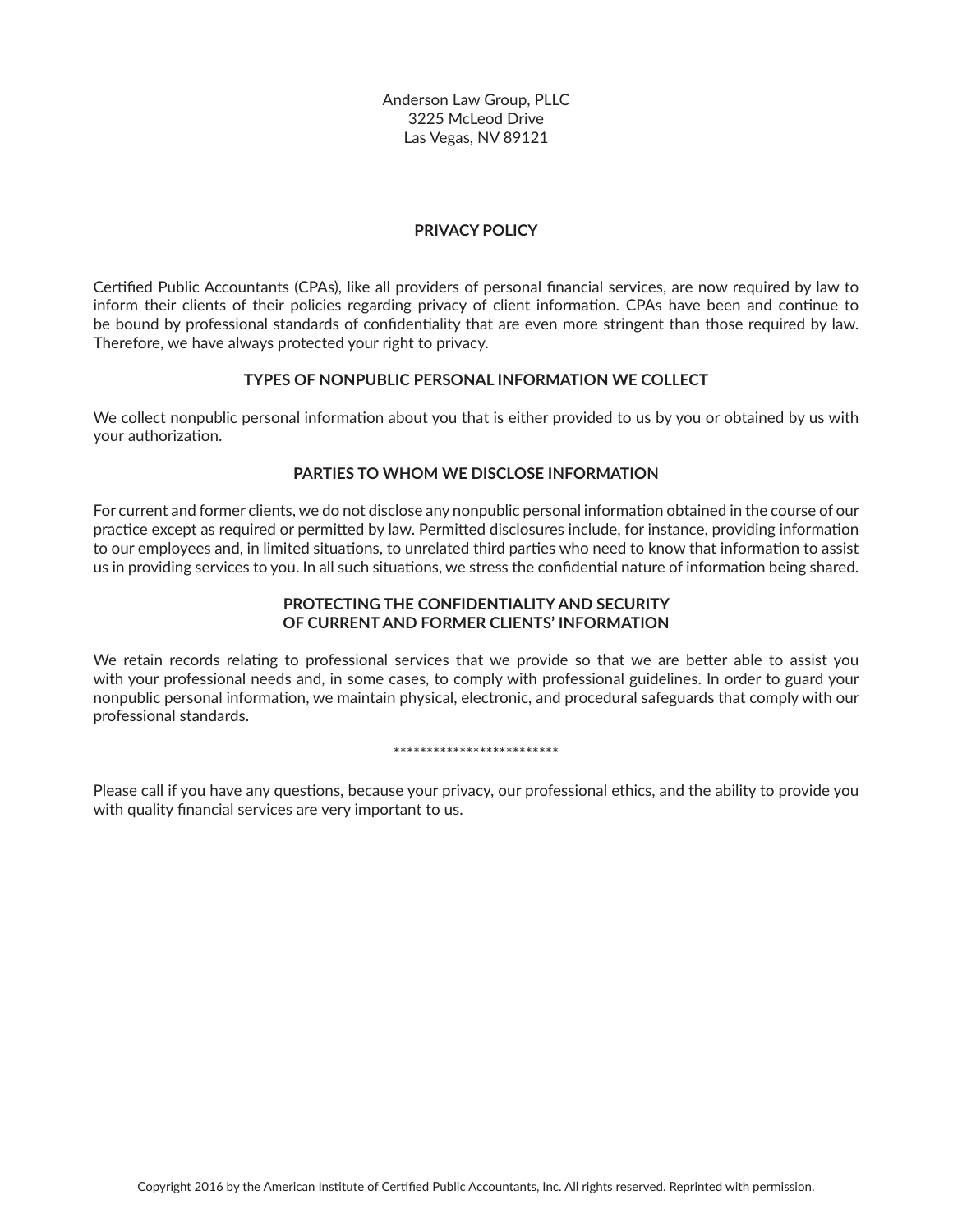# Questions (Page 1 of 3)

The following questions pertain to the -Sele tax year. For any question answered Yes, include supporting detail or documents.

| <b>Personal Information</b>                                                                                                                                                                                                                                                  | Yes | No |
|------------------------------------------------------------------------------------------------------------------------------------------------------------------------------------------------------------------------------------------------------------------------------|-----|----|
|                                                                                                                                                                                                                                                                              |     |    |
|                                                                                                                                                                                                                                                                              |     |    |
|                                                                                                                                                                                                                                                                              |     |    |
| If No, are you in a domestic partnership, civil union, or other state-defined relationship?                                                                                                                                                                                  |     |    |
| Can you or your spouse be claimed as a dependent by another taxpayer?<br>The summan manuscritic manuscritic manuscritic manuscritic manuscritic manuscritic manuscritic manuscritic                                                                                          |     |    |
| Did you or your spouse serve in the military or were you or your spouse on active duty?                                                                                                                                                                                      |     |    |
| Were you or your spouse notified by the IRS or other taxing authority of any changes in prior year returns?                                                                                                                                                                  |     |    |
| <b>Dependents:</b>                                                                                                                                                                                                                                                           |     |    |
| Were there any changes in dependents from the prior year?<br>Note: Include non-child dependents for whom you provided more than half the support.                                                                                                                            |     |    |
| Did you or your spouse pay for child care while you or your spouse worked or looked for work?                                                                                                                                                                                |     |    |
| Do you have any children under age 18 with unearned income more than \$1,050? [[[[[[[[[[[[[[[[[[[[[[[]]]]]]]]]                                                                                                                                                               |     |    |
| Do you have any children age 18, or student children aged 19 to 23, who did not provide more than half of their<br>cost of support with earned income and that have unearned income of more than \$1,050?                                                                    |     |    |
| <b>Healthcare:</b>                                                                                                                                                                                                                                                           |     |    |
| Did you have healthcare coverage (health insurance, including Medicare, Medicaid, CHIP, and TRICARE) for you,<br>your spouse, and any dependents for the entire year?<br>1095-C, attach information detailing each month you, your spouse, and your dependents had coverage. |     |    |
| <b>Education:</b>                                                                                                                                                                                                                                                            |     |    |
| Did you or your spouse pay any student loan interest?                                                                                                                                                                                                                        |     |    |
| Did you or your spouse withdraw any amounts from your IRA to pay for higher education expenses incurred by                                                                                                                                                                   |     |    |
| Did you or your spouse withdraw any amounts from a Coverdell Education Savings Account or Qualified Education<br>Program (Section 529) plan?<br>If Yes, include all Forms 1099-Q.                                                                                            |     |    |
| Did you, your spouse, or your dependents incur any post-secondary education expenses, such as tuition?                                                                                                                                                                       |     |    |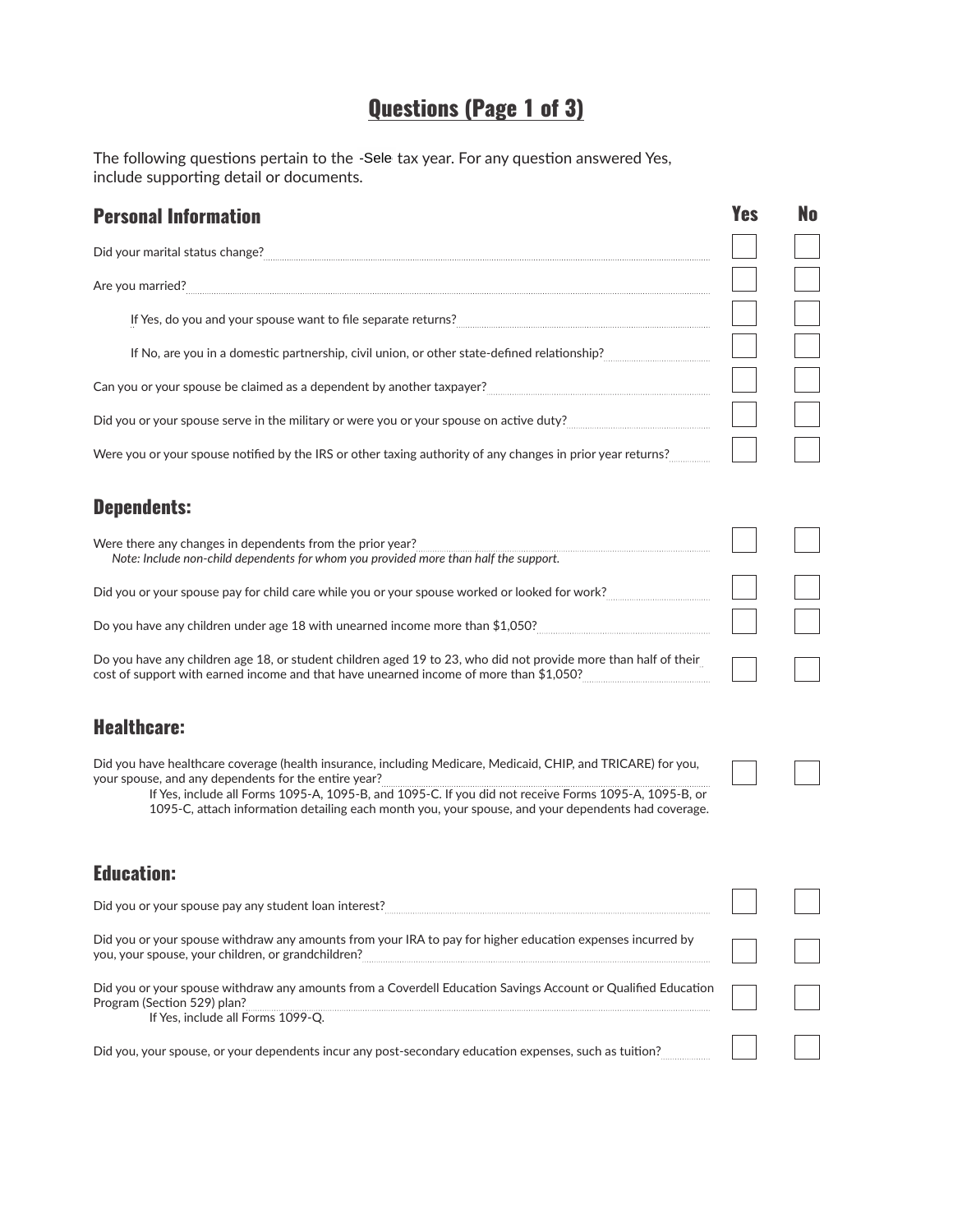# Questions (Page 2 of 3)

| <b>Deductions and Credits:</b>                                                                                                                                                                                                | Yes | No |
|-------------------------------------------------------------------------------------------------------------------------------------------------------------------------------------------------------------------------------|-----|----|
| Did you or your spouse contribute property (other than cash) with a fair market value of more than \$5,000 to a<br>charitable organization?                                                                                   |     |    |
| organization?<br>If Yes, provide the appraisal of property contributed. An appraisal is not required for contributions of<br>publicly traded securities or contributions of non-publicly traded stock of \$10,000 or less.    |     |    |
|                                                                                                                                                                                                                               |     |    |
| Did you or your spouse make any large purchases, such as motor vehicles and boats? [[11] Did you or your spouse make any large purchases, such as motor vehicles and boats? [11] Monday and the summary spouse was made to be |     |    |
| Did you or your spouse incur any casualty or loss attributable to a federally declared disaster?                                                                                                                              |     |    |
| Did you or your spouse purchase a new alternative technology vehicle, including a qualified plug-in electric drive<br>motor vehicle?                                                                                          |     |    |
| Did you or your spouse install any alternative energy equipment in your residence such as solar water heaters,                                                                                                                |     |    |
| Did you or your spouse install any alternative energy improvement or energy property in your residence such as<br>exterior doors or windows, insulation, heat pumps, furnaces, central air conditioners, or water heaters?    |     |    |
| <b>Investments:</b>                                                                                                                                                                                                           |     |    |
| Did you or your spouse have any debts canceled, forgiven, or refinanced?                                                                                                                                                      |     |    |
| Did you or your spouse start or purchase a business, rental property, or farm, or acquire any new interest in any<br>partnership or S corporation?                                                                            |     |    |
| Did you or your spouse sell an existing business, rental property, farm, or any existing interest in a partnership or                                                                                                         |     |    |
| If Yes, include closing statements.                                                                                                                                                                                           |     |    |
| Did you or your spouse receive grants of stock options from your employer, exercise any stock options granted to<br>you or your spouse, or dispose of any stock acquired under a qualified employee stock purchase plan?      |     |    |
| If Yes, provide the transaction details.                                                                                                                                                                                      |     |    |
| Did you or your spouse close any open short sales?                                                                                                                                                                            |     |    |
| Did you or your spouse sell any securities not reported on Form 1099-B?                                                                                                                                                       |     |    |
| <b>Retirement or Severance:</b>                                                                                                                                                                                               |     |    |
| Did you or your spouse contribute to a Roth IRA or convert an existing IRA into a Roth IRA?                                                                                                                                   |     |    |
| Did you or your spouse roll into a Roth IRA any distributions from a retirement plan, an annuity plan, tax shelter                                                                                                            |     |    |
| Did you or your spouse turn age 70 $\frac{1}{2}$ and have money in an IRA or other retirement account without taking any<br>distribution?                                                                                     |     |    |
|                                                                                                                                                                                                                               |     |    |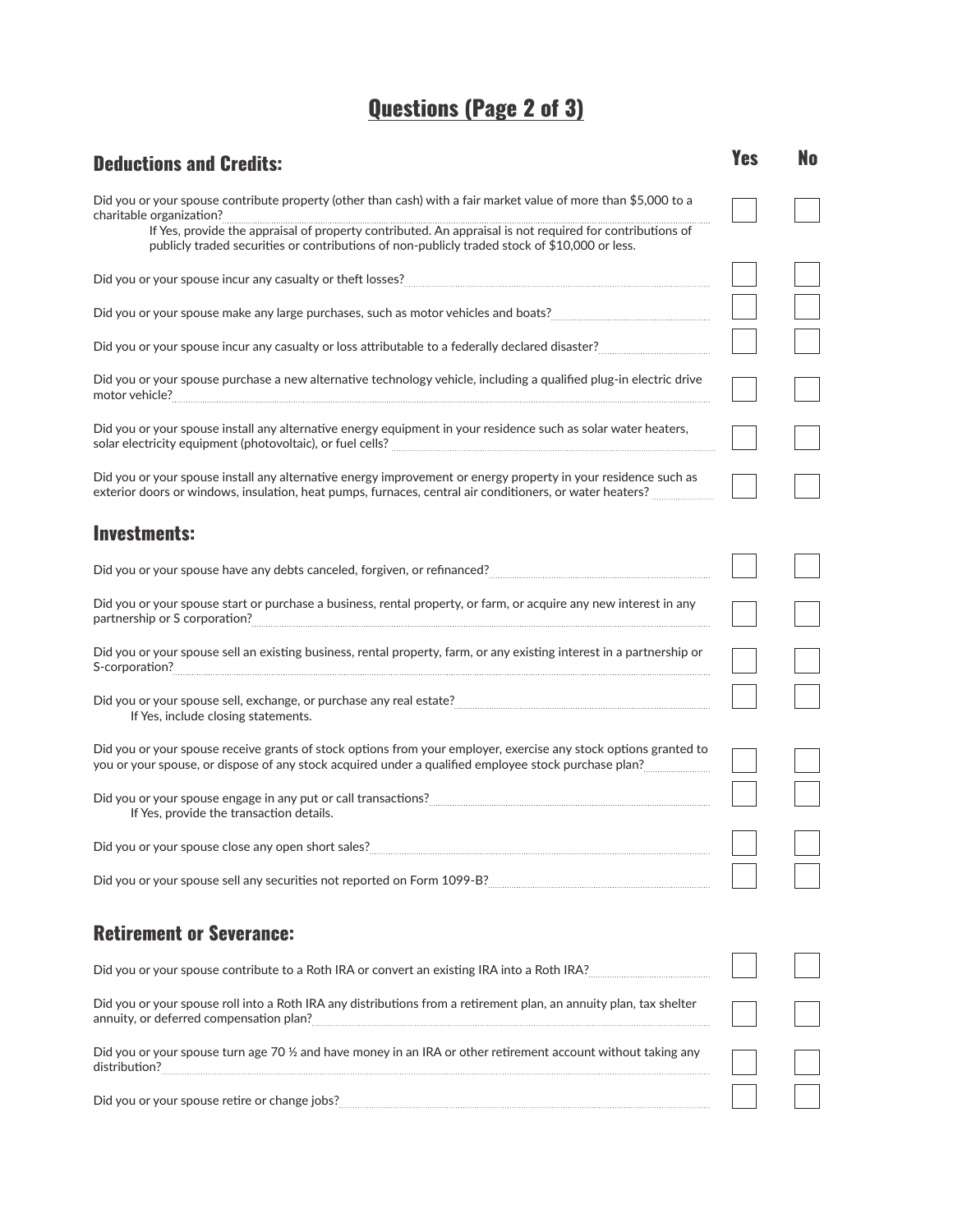# Questions (Page 3 of 3)

| <b>Personal Residence:</b>                                                                                                                                                                                                                    | Yes | No |
|-----------------------------------------------------------------------------------------------------------------------------------------------------------------------------------------------------------------------------------------------|-----|----|
| Did your address change?<br>If Yes, provide the new address.                                                                                                                                                                                  |     |    |
| If Yes, did you move to a different home because of a change in the location of your job?                                                                                                                                                     |     |    |
| Did you or your spouse claim a homebuyer credit for a home purchased in 2008?                                                                                                                                                                 |     |    |
| Are you claiming a deduction for mortgage interest paid to a financial institution and someone else received the                                                                                                                              |     |    |
| <b>Sale of Your Home:</b>                                                                                                                                                                                                                     |     |    |
|                                                                                                                                                                                                                                               |     |    |
| Did you receive Form 1099-S?<br>If Yes, include Form 1099-S.                                                                                                                                                                                  |     |    |
| Did you or your spouse own and occupy the home as your principal residence for at least two years of the five                                                                                                                                 |     |    |
|                                                                                                                                                                                                                                               |     |    |
|                                                                                                                                                                                                                                               |     |    |
|                                                                                                                                                                                                                                               |     |    |
| Spouse<br>At the time of the sale, the residence was owned by the:<br>Taxpayer<br><b>Both</b>                                                                                                                                                 |     |    |
| Gifts:                                                                                                                                                                                                                                        |     |    |
| Did you or your spouse make any gifts, including birthday, holiday, anniversary, graduation, education savings, etc.,                                                                                                                         |     |    |
| <b>Foreign Matters:</b>                                                                                                                                                                                                                       |     |    |
| Did you or your spouse perform any work outside of the U.S. or pay any foreign taxes?                                                                                                                                                         |     |    |
| Were you or your spouse grantor or transferor for a foreign trust, have any interest in or a signature authority over<br>a bank account, securities account or other financial account in a foreign country? [11] account account, securities |     |    |
| Did you or your spouse create or transfer money or property to a foreign trust?                                                                                                                                                               |     |    |
|                                                                                                                                                                                                                                               |     |    |
|                                                                                                                                                                                                                                               |     |    |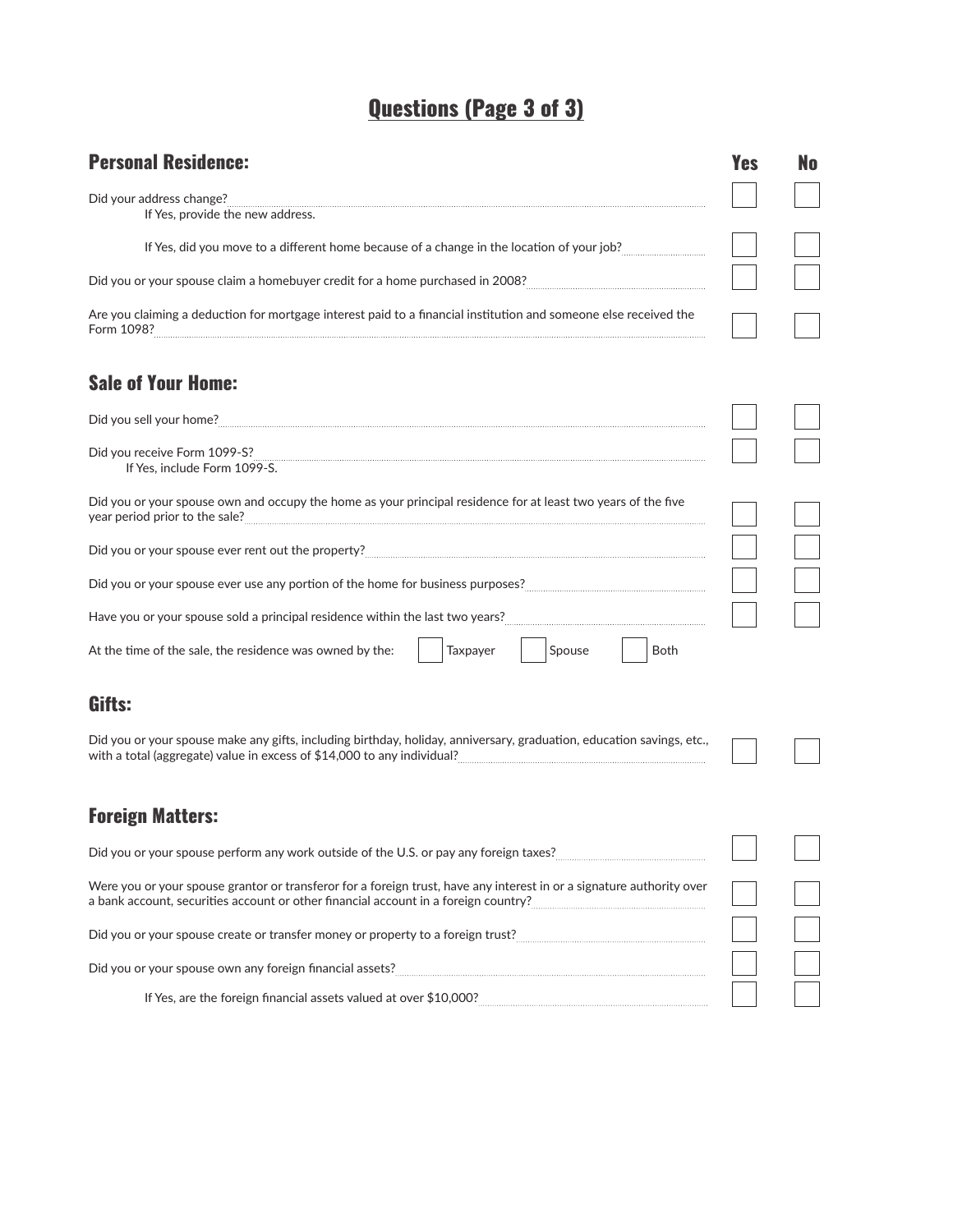# **Personal Information** 3

| -Sele                                   |                                            |                             |                                            |                        |                            |          |                               |
|-----------------------------------------|--------------------------------------------|-----------------------------|--------------------------------------------|------------------------|----------------------------|----------|-------------------------------|
| Taxpayer:                               | <b>First Name and Initial</b>              |                             | Last Name                                  |                        |                            |          | <b>Social Security Number</b> |
|                                         | Occupation                                 |                             | Date of Birth (Mo/Da/Yr)                   |                        | Date of Death (Mo/Da/Yr)   |          |                               |
|                                         | Driver's License or State-Issued ID Number |                             |                                            |                        |                            | State    |                               |
|                                         | Driver's License                           | State-Issued ID             | Issue Date (Mo/Da/Yr)<br>No Identification |                        | Expiration Date (Mo/Da/Yr) |          |                               |
| Spouse:                                 |                                            |                             |                                            |                        |                            |          |                               |
|                                         | <b>First Name and Initial</b>              |                             | Last Name                                  |                        |                            |          | Social Security Number        |
|                                         | Occupation                                 |                             | Date of Birth (Mo/Da/Yr)                   |                        | Date of Death (Mo/Da/Yr)   |          |                               |
|                                         | Driver's License or State-Issued ID Number |                             | Issue Date (Mo/Da/Yr)                      |                        | Expiration Date (Mo/Da/Yr) | State    |                               |
|                                         | Driver's License                           | State-Issued ID             | No Identification                          |                        |                            |          |                               |
| Contact Information:                    | <b>Street Address</b>                      |                             |                                            |                        |                            |          | Apartment Number              |
|                                         | City                                       |                             | State                                      |                        |                            |          | ZIP or Postal Code            |
|                                         |                                            |                             |                                            |                        |                            |          |                               |
|                                         | Foreign Province or County                 |                             |                                            |                        |                            |          |                               |
|                                         | Foreign Country                            |                             |                                            |                        |                            |          |                               |
|                                         | Taxpayer Daytime/Work Phone                | Taxpayer Evening/Home Phone |                                            | Taxpayer Foreign Phone |                            |          |                               |
|                                         | Taxpayer Cell Phone                        | Taxpayer Fax Number         |                                            |                        |                            |          |                               |
|                                         | Spouse Daytime/Work Phone                  | Spouse Evening/Home Phone   |                                            | Spouse Foreign Phone   |                            |          |                               |
|                                         | Spouse Cell Phone                          | Spouse Fax Number           |                                            |                        |                            |          |                               |
|                                         | <b>Taxpayer Email Address</b>              |                             |                                            |                        |                            |          |                               |
|                                         | <b>Spouse Email Address</b>                |                             |                                            |                        |                            |          |                               |
|                                         | Preferred Method of Contact                |                             |                                            |                        |                            |          |                               |
|                                         |                                            |                             |                                            |                        |                            | Yes      | No                            |
|                                         |                                            |                             |                                            |                        |                            |          |                               |
|                                         |                                            |                             |                                            |                        |                            | Taxpayer | Spouse                        |
|                                         |                                            |                             |                                            |                        |                            | Yes      | No<br>Yes<br>No               |
|                                         |                                            |                             |                                            |                        |                            |          |                               |
|                                         |                                            |                             |                                            |                        |                            |          |                               |
| <b>Personal Identification Numbers:</b> | Code - 1 - Issued by IRS                   | 2 - Issued by State or City |                                            | TS                     | State<br>City              | Code     | PIN                           |
|                                         |                                            |                             |                                            |                        |                            |          |                               |
| Tax Organizer Legend:                   |                                            |                             |                                            |                        |                            |          |                               |

Throughout the tax organizer, you will find columns with the heading "TSJ". Enter "T" for taxpayer, "S" for spouse or "J" for joint.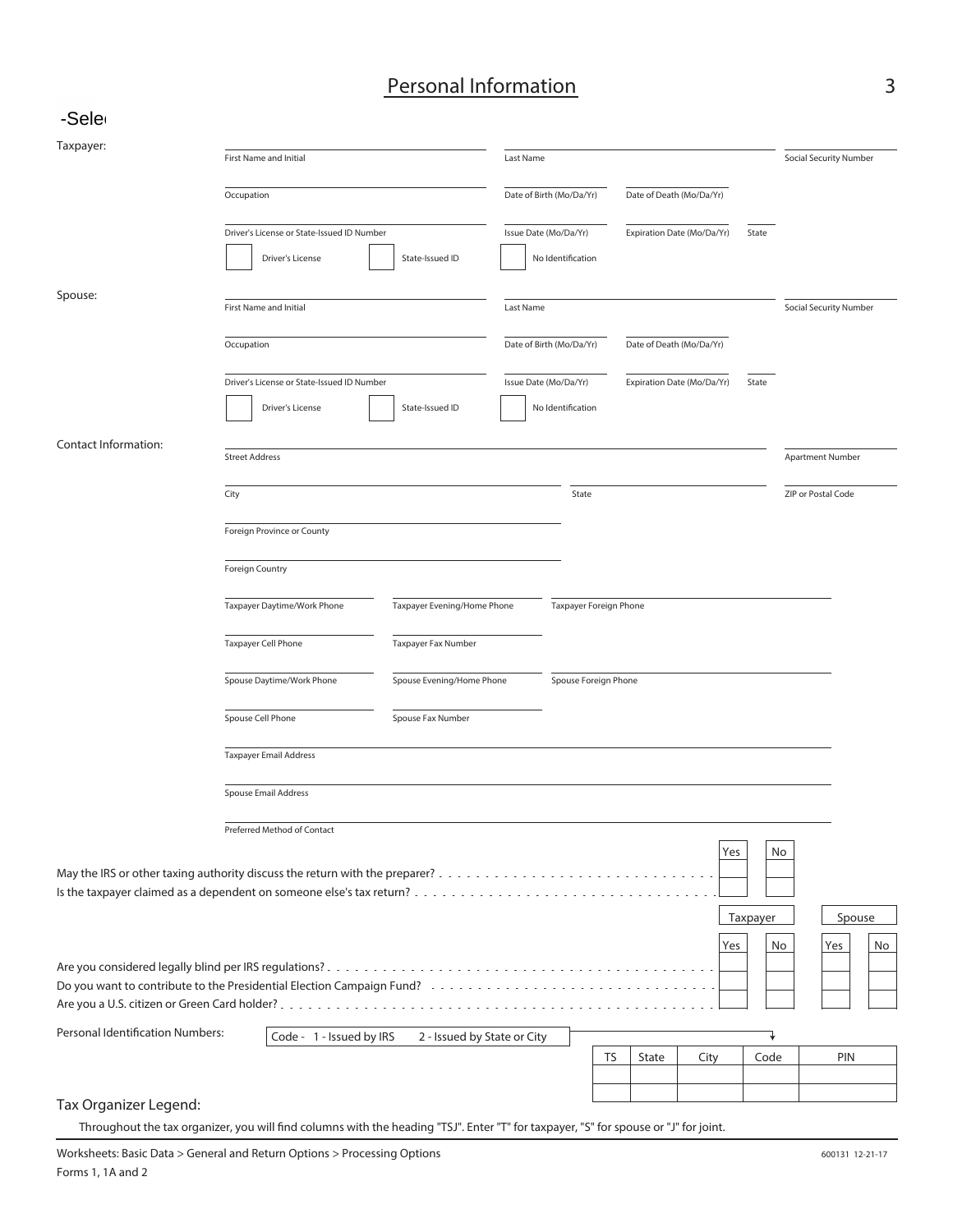# Dependents and Wages 3A

# -Select

Dependent Information:

|                | First Name and Initial                  | Last Name | <b>Social Security</b><br>Number | Date of Birth<br>(Mo/Da/Yr) | Date of Death<br>(Mo/Da/Yr) | Relationship to<br>Taxpayer |
|----------------|-----------------------------------------|-----------|----------------------------------|-----------------------------|-----------------------------|-----------------------------|
| $\overline{A}$ |                                         |           |                                  |                             |                             |                             |
| B              |                                         |           |                                  |                             |                             |                             |
|                |                                         |           |                                  |                             |                             |                             |
| D              |                                         |           |                                  |                             |                             |                             |
| E              |                                         |           |                                  |                             |                             |                             |
| F              |                                         |           |                                  |                             |                             |                             |
| G              |                                         |           |                                  |                             |                             |                             |
| Н              |                                         |           |                                  |                             |                             |                             |
|                | Did dependent have income over \$4.0502 |           |                                  |                             |                             |                             |



Provide the name of any dependent who is not a U.S. citizen or Green Card holder.

Provide the name of any person living with you who is claimed as a dependent on someone else's tax return.

List the years that a release of claim to exemption is given for a dependent child not living with you.

### Wages and Salaries: Include all copies of your current year Forms W-2

Note: Use this section to report any wages and/or salaries for which no Form W-2 was received.

|           |                 |               |         |                    | <b>Tax Withheld</b> |       |       |
|-----------|-----------------|---------------|---------|--------------------|---------------------|-------|-------|
| <b>TS</b> | Employer's Name | Taxable Wages | Federal | <b>FICA/TIER 1</b> | Medicare            | State | Local |
|           |                 |               |         |                    |                     |       |       |
|           |                 |               |         |                    |                     |       |       |
|           |                 |               |         |                    |                     |       |       |
|           |                 |               |         |                    |                     |       |       |
|           |                 |               |         |                    |                     |       |       |
|           |                 |               |         |                    |                     |       |       |
|           |                 |               |         |                    |                     |       |       |
|           |                 |               |         |                    |                     |       |       |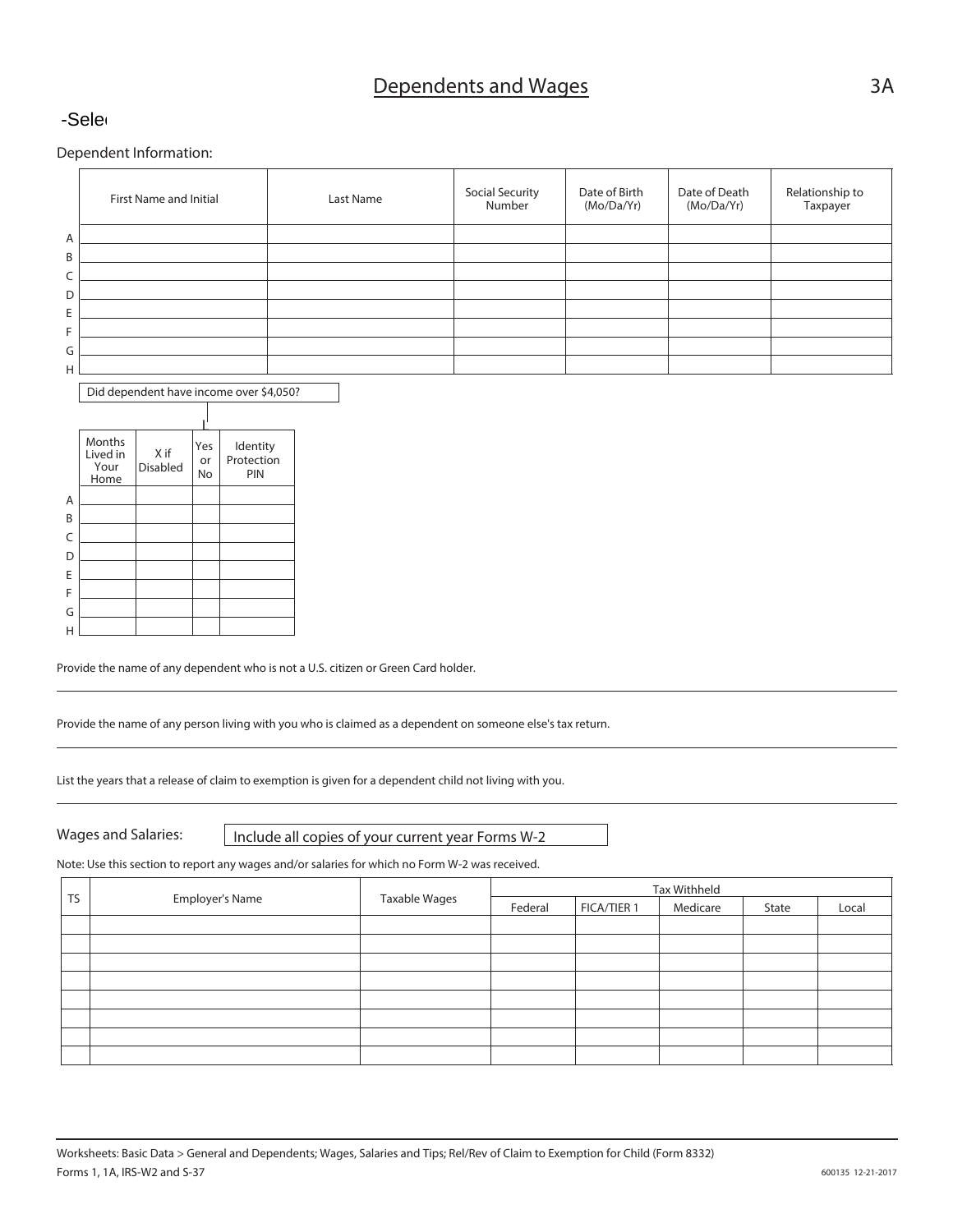# **Direct Deposit and Withdrawal 4A**

# -Sele

### Direct Deposit and Electronic Funds Withdrawal Account Information:

|                                                    | Direct Deposit and Electronic Funds Withdrawal Account Information:                                                                                                 |                                                                                                                              |                                                                                                                                                                                                                                |       |               |
|----------------------------------------------------|---------------------------------------------------------------------------------------------------------------------------------------------------------------------|------------------------------------------------------------------------------------------------------------------------------|--------------------------------------------------------------------------------------------------------------------------------------------------------------------------------------------------------------------------------|-------|---------------|
| account information may already be included below. |                                                                                                                                                                     |                                                                                                                              | The IRS and certain states allow refunds to be deposited to and balances due to be paid directly from your financial institution. If you would like to receive your refund or pay a balance due electronically, complete the f |       |               |
|                                                    |                                                                                                                                                                     |                                                                                                                              |                                                                                                                                                                                                                                |       | <u>Yes No</u> |
|                                                    |                                                                                                                                                                     |                                                                                                                              | Would you like to pay any amount due on your-Sele federal return using electronic withdrawal?<br>                                                                                                                              |       |               |
|                                                    | If Yes, what amount would you like withdrawn, if not the entire balance due?                                                                                        |                                                                                                                              |                                                                                                                                                                                                                                |       |               |
|                                                    | If Yes, when should the withdrawal occur, if other than the due date of the return?                                                                                 |                                                                                                                              | (Mo/Da/Yr)                                                                                                                                                                                                                     |       |               |
|                                                    |                                                                                                                                                                     |                                                                                                                              |                                                                                                                                                                                                                                |       |               |
|                                                    | If Yes, what amount would you like withdrawn, if not the entire balance due?                                                                                        |                                                                                                                              |                                                                                                                                                                                                                                |       |               |
|                                                    | If Yes, when should the withdrawal occur, if other than the due date of the return?                                                                                 |                                                                                                                              | (Mo/Da/Yr)                                                                                                                                                                                                                     |       |               |
|                                                    |                                                                                                                                                                     | The IRS and some states allow estimated payments to be electronically withdrawn on the due dates of the estimated payments.  |                                                                                                                                                                                                                                |       |               |
|                                                    |                                                                                                                                                                     |                                                                                                                              |                                                                                                                                                                                                                                |       |               |
|                                                    |                                                                                                                                                                     |                                                                                                                              | Would you like to pay any estimated payments due for your -Sele state return(s) using electronically withdrawal, if available?                                                                                                 |       |               |
|                                                    |                                                                                                                                                                     |                                                                                                                              |                                                                                                                                                                                                                                |       |               |
|                                                    |                                                                                                                                                                     |                                                                                                                              | Name of bank or financial institution enterity and the content of the content of the content of the content of                                                                                                                 |       |               |
|                                                    |                                                                                                                                                                     |                                                                                                                              |                                                                                                                                                                                                                                |       |               |
|                                                    |                                                                                                                                                                     |                                                                                                                              |                                                                                                                                                                                                                                |       |               |
| Type of account:                                   | Checking                                                                                                                                                            | <b>Traditional Savings</b>                                                                                                   | <b>IRA Savings</b>                                                                                                                                                                                                             | myRA  |               |
|                                                    | Archer MSA Savings                                                                                                                                                  | Coverdell Ed. Savings                                                                                                        | <b>HSA Savings</b>                                                                                                                                                                                                             |       |               |
|                                                    |                                                                                                                                                                     |                                                                                                                              |                                                                                                                                                                                                                                |       |               |
| Is this a business account?                        |                                                                                                                                                                     | Yes                                                                                                                          | <b>No</b>                                                                                                                                                                                                                      |       |               |
|                                                    |                                                                                                                                                                     |                                                                                                                              |                                                                                                                                                                                                                                |       |               |
|                                                    |                                                                                                                                                                     |                                                                                                                              |                                                                                                                                                                                                                                |       |               |
| Account owner                                      |                                                                                                                                                                     | Taxpayer                                                                                                                     | Spouse                                                                                                                                                                                                                         | Joint |               |
|                                                    |                                                                                                                                                                     | I confirm that the bank account information and the direct deposit/electronic withdrawal options selected above are correct. |                                                                                                                                                                                                                                |       |               |
|                                                    |                                                                                                                                                                     |                                                                                                                              |                                                                                                                                                                                                                                |       |               |
|                                                    |                                                                                                                                                                     |                                                                                                                              |                                                                                                                                                                                                                                |       |               |
|                                                    |                                                                                                                                                                     |                                                                                                                              |                                                                                                                                                                                                                                |       |               |
|                                                    |                                                                                                                                                                     |                                                                                                                              | Would you like to pay any amount due on your-Selefederal return using electronic withdrawal?<br>                                                                                                                               |       |               |
|                                                    | If Yes, what amount would you like withdrawn, if not the entire balance due?                                                                                        |                                                                                                                              |                                                                                                                                                                                                                                |       |               |
|                                                    |                                                                                                                                                                     | If Yes, when should the withdrawal occur, if other than the due date of the return?                                          | (Mo/Da/Yr)                                                                                                                                                                                                                     |       |               |
|                                                    |                                                                                                                                                                     | Would you like to pay any amount due on your-Selestate return(s) using electronic withdrawal?                                |                                                                                                                                                                                                                                |       | Yes No        |
|                                                    | If Yes, what amount would you like withdrawn, if not the entire balance due?<br>If Yes, when should the withdrawal occur, if other than the due date of the return? |                                                                                                                              | (Mo/Da/Yr)                                                                                                                                                                                                                     |       |               |
|                                                    |                                                                                                                                                                     | The IRS and some states allow estimated payments to be electronically withdrawn on the due dates of the estimated payments.  |                                                                                                                                                                                                                                |       |               |
|                                                    |                                                                                                                                                                     |                                                                                                                              |                                                                                                                                                                                                                                |       |               |
|                                                    |                                                                                                                                                                     |                                                                                                                              | Would you like to pay any estimated payments due for your -Sele state return(s) using electronically withdrawal, if available?                                                                                                 |       |               |
|                                                    |                                                                                                                                                                     |                                                                                                                              |                                                                                                                                                                                                                                |       |               |
|                                                    |                                                                                                                                                                     |                                                                                                                              |                                                                                                                                                                                                                                |       |               |
|                                                    |                                                                                                                                                                     |                                                                                                                              |                                                                                                                                                                                                                                |       |               |
|                                                    |                                                                                                                                                                     |                                                                                                                              |                                                                                                                                                                                                                                |       |               |
|                                                    |                                                                                                                                                                     |                                                                                                                              |                                                                                                                                                                                                                                |       |               |
| Type of account:                                   | Checking                                                                                                                                                            | <b>Traditional Savings</b>                                                                                                   | <b>IRA Savings</b>                                                                                                                                                                                                             | myRA  |               |
|                                                    | Archer MSA Savings                                                                                                                                                  | Coverdell Ed. Savings                                                                                                        | <b>HSA Savings</b>                                                                                                                                                                                                             |       |               |
|                                                    |                                                                                                                                                                     |                                                                                                                              |                                                                                                                                                                                                                                |       |               |
| Is this a business account?                        |                                                                                                                                                                     | Yes                                                                                                                          | No                                                                                                                                                                                                                             |       |               |
| Account owner                                      |                                                                                                                                                                     | Taxpayer                                                                                                                     | Spouse                                                                                                                                                                                                                         | Joint |               |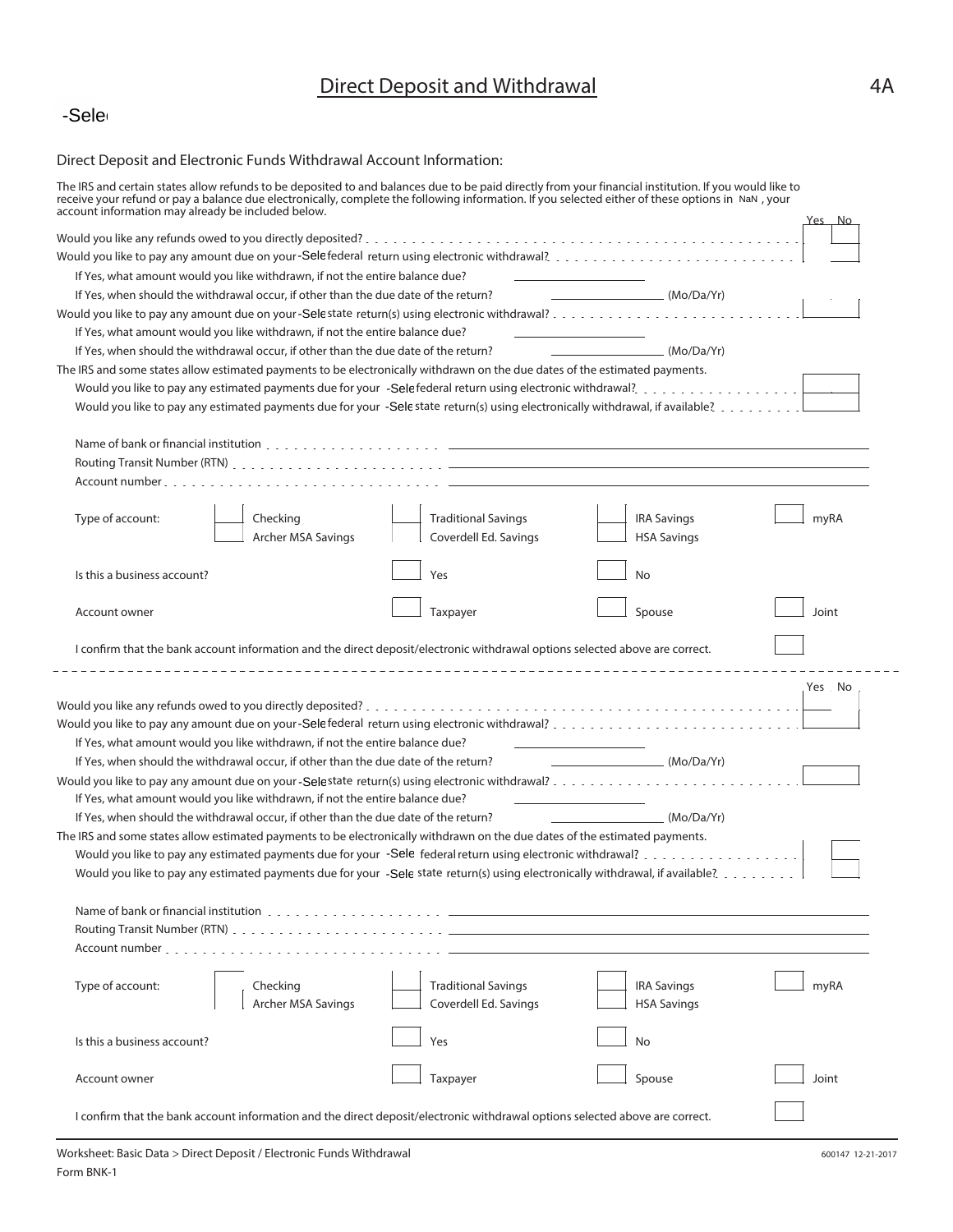# Interest and Dividend Income Information 5A

| -Sele |  |
|-------|--|

Interest Income:

(List all items sold during the year on Form 7.) Include all Forms 1099-INT or other documents for interest received

|                      | Special Interest Code:                                 |  |                                                | 2 - Seller Financed<br>1 - Qualified Educational Series EE Bonds    Mortgage Interest | 4 - Nominee Interest                                                                                                     | 3 - Early Withdrawal Penalty                |                                     | 5 - Accrued Interest            |                               |      |                          |                                                         | 7 - Amortizable Bond<br>6 - Original Issue Discount Adjustment Premium Adjustment |  |
|----------------------|--------------------------------------------------------|--|------------------------------------------------|---------------------------------------------------------------------------------------|--------------------------------------------------------------------------------------------------------------------------|---------------------------------------------|-------------------------------------|---------------------------------|-------------------------------|------|--------------------------|---------------------------------------------------------|-----------------------------------------------------------------------------------|--|
| <b>TSJ</b><br>Source |                                                        |  |                                                |                                                                                       |                                                                                                                          | Interest Income                             |                                     |                                 | U.S. Bonds and<br>Obligations | Code |                          |                                                         | Special Interest                                                                  |  |
|                      |                                                        |  |                                                |                                                                                       |                                                                                                                          |                                             |                                     |                                 |                               |      |                          |                                                         |                                                                                   |  |
|                      |                                                        |  |                                                |                                                                                       |                                                                                                                          |                                             |                                     |                                 |                               |      |                          |                                                         |                                                                                   |  |
|                      | Social Security No.<br>of Home Buyer                   |  |                                                |                                                                                       | Address of Individual from Whom Mortgage Interest Was Received                                                           |                                             |                                     |                                 |                               | Code |                          | Tax-Exempt<br>Interest                                  |                                                                                   |  |
|                      |                                                        |  |                                                |                                                                                       |                                                                                                                          |                                             |                                     |                                 |                               |      |                          |                                                         |                                                                                   |  |
|                      |                                                        |  |                                                |                                                                                       |                                                                                                                          |                                             |                                     |                                 |                               |      |                          |                                                         |                                                                                   |  |
|                      | Federal<br>Withholding                                 |  |                                                | State<br>Withholding                                                                  | Investment<br><b>Expenses</b>                                                                                            |                                             | <b>Tax Exempt Paid</b><br>CUSIP No. |                                 | Interest<br>Amount            |      |                          | 1 - 1099-DIV<br>3 - Both                                | Tax-Exempt Interest Code:<br>2 - Private Activity Bonds                           |  |
|                      | Dividend Income:                                       |  |                                                |                                                                                       | Include all Forms 1099-DIV or other documents for dividends received<br>(List all items sold during the year on Form 7.) |                                             |                                     |                                 |                               |      |                          |                                                         |                                                                                   |  |
| TSJ                  |                                                        |  | Source                                         |                                                                                       | Box 1a<br><b>Total Ordinary</b><br>Dividends                                                                             | Box 1b<br>Qualified<br><b>Dividends</b>     | Form 1099-DIV<br>Percent in Box 1a  | U.S. Bond Interest<br>Amount or | Code                          |      | Tax-Exempt<br>Interest   |                                                         |                                                                                   |  |
|                      |                                                        |  |                                                |                                                                                       |                                                                                                                          |                                             |                                     |                                 |                               |      |                          |                                                         |                                                                                   |  |
|                      |                                                        |  |                                                |                                                                                       | Form 1099-DIV                                                                                                            |                                             |                                     |                                 |                               |      |                          |                                                         |                                                                                   |  |
|                      | Box 2a<br><b>Total Capital</b><br>Gain<br>Distribution |  | Box 2b<br>Unrecaptured<br>Section 1250<br>Gain | Box 2c<br>Section 1202<br>Gain                                                        | Box 2d<br>$\label{thm:1} Collectibles$<br>(28%) Gain                                                                     | Box 3<br>Nontaxable<br><b>Distributions</b> |                                     | Gross<br>Dividends<br>Amount    |                               |      | 1 - 1099-DIV<br>3 - Both | Tax-Exempt Interest Code:<br>2 - Private Activity Bonds |                                                                                   |  |
|                      |                                                        |  |                                                |                                                                                       |                                                                                                                          |                                             |                                     |                                 |                               |      |                          |                                                         |                                                                                   |  |
|                      |                                                        |  |                                                |                                                                                       |                                                                                                                          |                                             |                                     |                                 |                               |      |                          |                                                         |                                                                                   |  |
|                      |                                                        |  |                                                |                                                                                       |                                                                                                                          |                                             |                                     |                                 |                               |      |                          |                                                         |                                                                                   |  |

|   | Box 4<br>Federal<br>Withholding | Box 5<br>Investment<br>Expenses | <b>State</b><br>Withholding |
|---|---------------------------------|---------------------------------|-----------------------------|
| A |                                 |                                 |                             |
| B |                                 |                                 |                             |
| C |                                 |                                 |                             |
| D |                                 |                                 |                             |
|   |                                 |                                 |                             |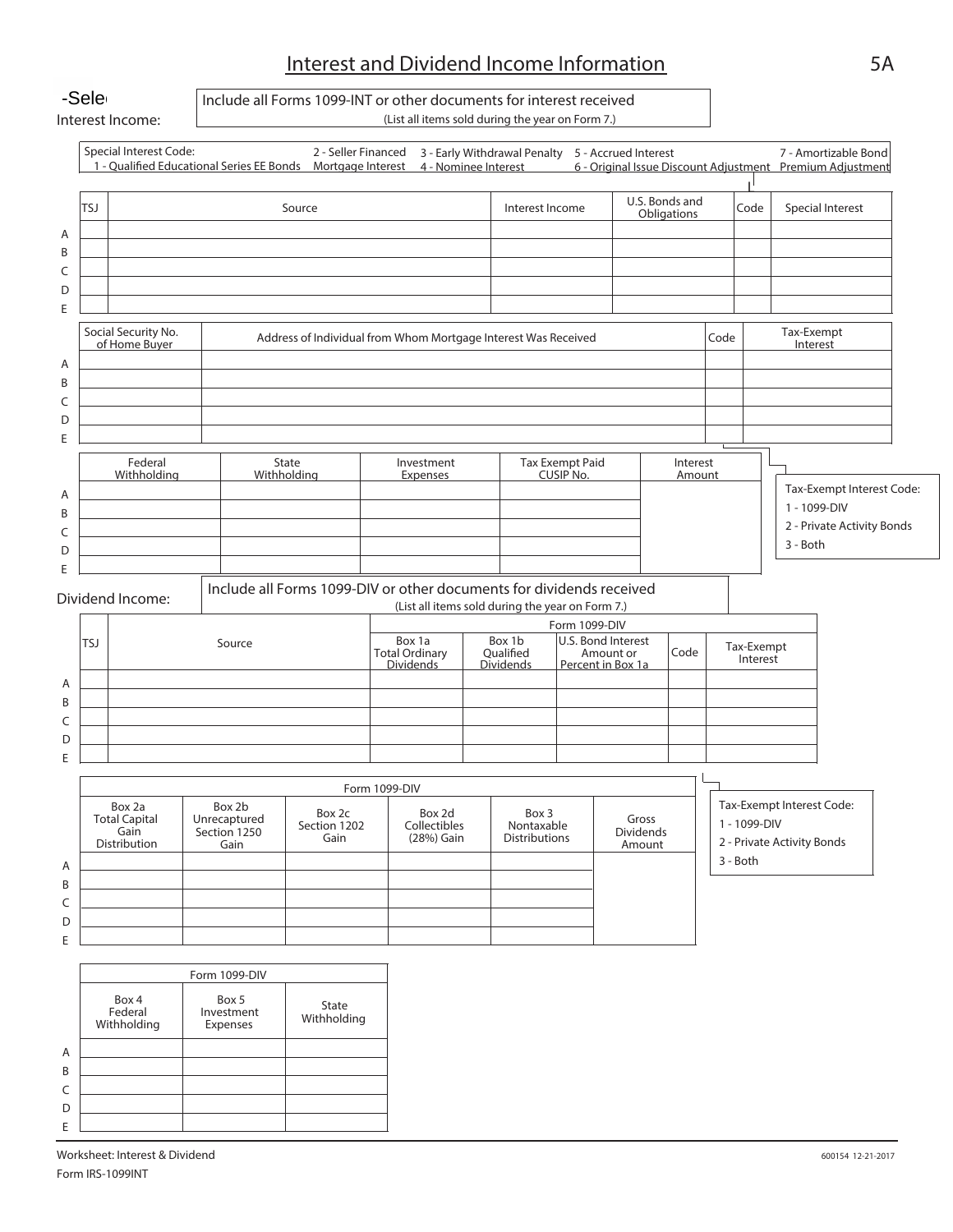# Business Income and Cost of Goods Sold 6

| -Sele                                                                                                                                                                                                                                                                                                                                                                                                                                                           |              |           |
|-----------------------------------------------------------------------------------------------------------------------------------------------------------------------------------------------------------------------------------------------------------------------------------------------------------------------------------------------------------------------------------------------------------------------------------------------------------------|--------------|-----------|
|                                                                                                                                                                                                                                                                                                                                                                                                                                                                 |              |           |
|                                                                                                                                                                                                                                                                                                                                                                                                                                                                 |              |           |
| City, state, ZIP or postal code, and country entering the control of the control of the control of the control of the control of the control of the control of the control of the control of the control of the control of the                                                                                                                                                                                                                                  |              |           |
| <b>Business Questions for-Sele:</b>                                                                                                                                                                                                                                                                                                                                                                                                                             |              | Yes<br>No |
|                                                                                                                                                                                                                                                                                                                                                                                                                                                                 |              |           |
|                                                                                                                                                                                                                                                                                                                                                                                                                                                                 | -Sele Amount |           |
|                                                                                                                                                                                                                                                                                                                                                                                                                                                                 |              |           |
| Income:<br>Include all Forms 1099-K                                                                                                                                                                                                                                                                                                                                                                                                                             |              |           |
| Payment card and third party transactions:<br>Description                                                                                                                                                                                                                                                                                                                                                                                                       | -Sele Amount |           |
|                                                                                                                                                                                                                                                                                                                                                                                                                                                                 |              |           |
|                                                                                                                                                                                                                                                                                                                                                                                                                                                                 |              |           |
| Include all Forms 1099-MISC<br>Miscellaneous income:                                                                                                                                                                                                                                                                                                                                                                                                            |              |           |
| Other Income:                                                                                                                                                                                                                                                                                                                                                                                                                                                   |              |           |
|                                                                                                                                                                                                                                                                                                                                                                                                                                                                 |              |           |
| Other gross receipts or sales end and account of the contract of the contract of the contract of the contract of the contract of the contract of the contract of the contract of the contract of the contract of the contract<br>Less returns and allowances by contact of the contract of the contact of the contact of the contact of the contact of the contact of the contact of the contact of the contact of the contact of the contact of the contact of |              |           |
| Cost of Goods Sold:                                                                                                                                                                                                                                                                                                                                                                                                                                             | -Sele Amount |           |
| Cost of labor (do not include amounts paid to yourself)<br>Materials and supplies<br>Other costs of goods sold:                                                                                                                                                                                                                                                                                                                                                 |              |           |
| Description                                                                                                                                                                                                                                                                                                                                                                                                                                                     | -Sele Amount |           |
|                                                                                                                                                                                                                                                                                                                                                                                                                                                                 |              |           |
|                                                                                                                                                                                                                                                                                                                                                                                                                                                                 |              |           |
|                                                                                                                                                                                                                                                                                                                                                                                                                                                                 |              |           |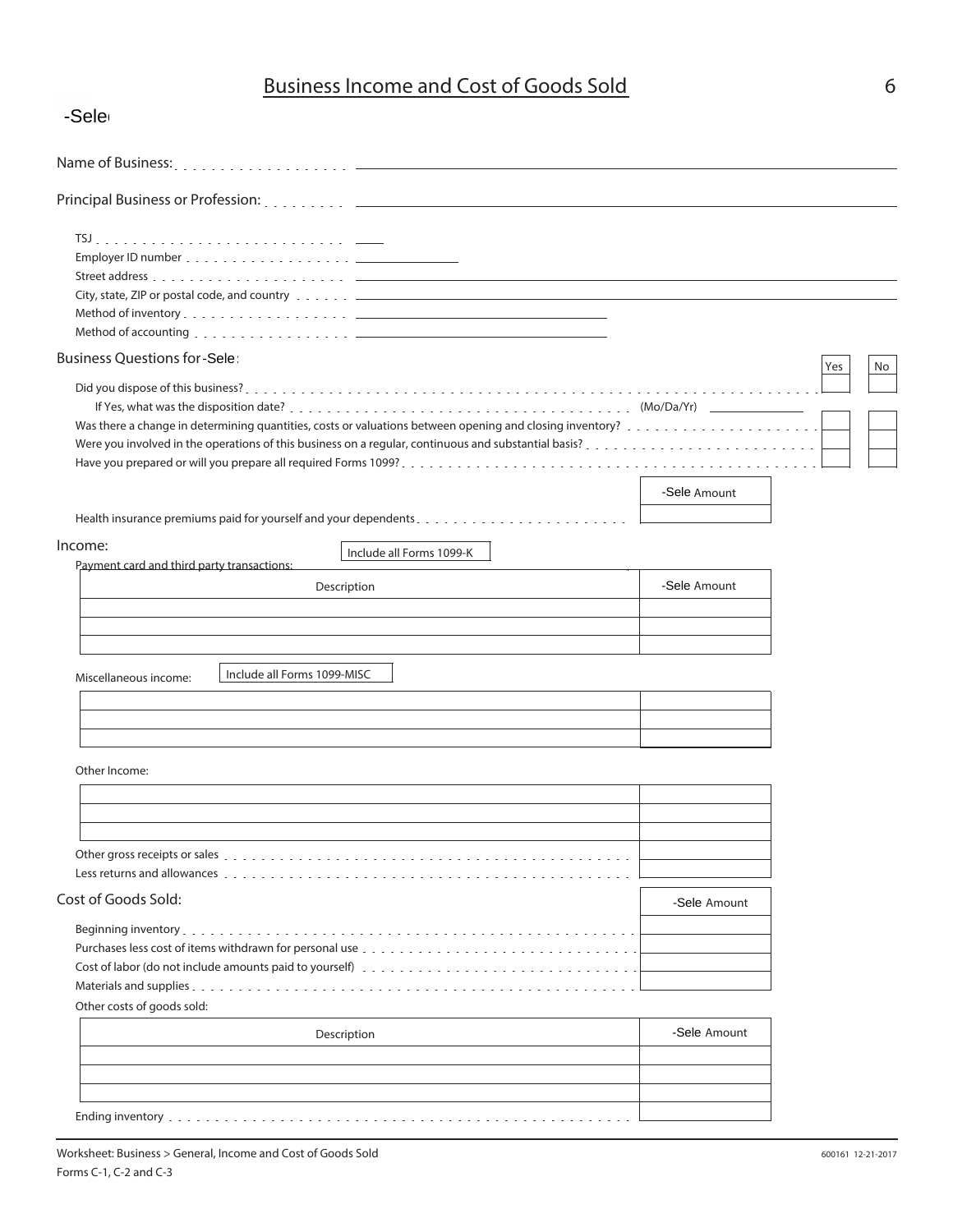# Business Expenses **6C**

| Enter all expenses at 100 percent<br>-Sele Amount<br>Local transportation (b) by the contract of the contract of the contract of the contract of the contract of the contract of the contract of the contract of the contract of the contract of the contract of the contract of th<br>Meals and entertainment experience and contained a series and contained a series and contained a series of the<br><b>Other Business Expenses:</b><br>-Sele Amount<br>Description<br>Reimbursements:<br>List only reimbursements NOT reported in<br>-Sele Amount<br>Box 1 of your Form W-2<br>If you are a statutory employee, does your employer's reimbursement plan for meals<br>and entertainment allow for offset of other reimbursements? $\ldots$ , $\ldots$ , $\ldots$ , $\ldots$ , $\ldots$ , $\ldots$<br>Yes<br>No<br>Vehicle:<br>If these vehicle expenses are to be divided between two or more businesses, please enter<br>$\%$<br>Yes<br>Do you (or your spouse) have another vehicle available for personal purposes?<br>No<br>Yes<br>No<br>-Sele<br>Average daily commuting miles. In property of the contract of the contract of the contract of the contract of<br>Gasoline and oil<br>Repairs.<br>Insurance and a series of the series of the<br>Interest<br>Taxes.<br>Temporary vehicle rentals<br>Vehicle leases.<br>Other Vehicle Expenses:<br>-Sele Amount<br>Description | Name of Business:         |  |  |  |
|----------------------------------------------------------------------------------------------------------------------------------------------------------------------------------------------------------------------------------------------------------------------------------------------------------------------------------------------------------------------------------------------------------------------------------------------------------------------------------------------------------------------------------------------------------------------------------------------------------------------------------------------------------------------------------------------------------------------------------------------------------------------------------------------------------------------------------------------------------------------------------------------------------------------------------------------------------------------------------------------------------------------------------------------------------------------------------------------------------------------------------------------------------------------------------------------------------------------------------------------------------------------------------------------------------------------------------------------------------------------------------------|---------------------------|--|--|--|
|                                                                                                                                                                                                                                                                                                                                                                                                                                                                                                                                                                                                                                                                                                                                                                                                                                                                                                                                                                                                                                                                                                                                                                                                                                                                                                                                                                                        | <b>Business Expenses:</b> |  |  |  |
|                                                                                                                                                                                                                                                                                                                                                                                                                                                                                                                                                                                                                                                                                                                                                                                                                                                                                                                                                                                                                                                                                                                                                                                                                                                                                                                                                                                        |                           |  |  |  |
|                                                                                                                                                                                                                                                                                                                                                                                                                                                                                                                                                                                                                                                                                                                                                                                                                                                                                                                                                                                                                                                                                                                                                                                                                                                                                                                                                                                        |                           |  |  |  |
|                                                                                                                                                                                                                                                                                                                                                                                                                                                                                                                                                                                                                                                                                                                                                                                                                                                                                                                                                                                                                                                                                                                                                                                                                                                                                                                                                                                        |                           |  |  |  |
|                                                                                                                                                                                                                                                                                                                                                                                                                                                                                                                                                                                                                                                                                                                                                                                                                                                                                                                                                                                                                                                                                                                                                                                                                                                                                                                                                                                        |                           |  |  |  |
|                                                                                                                                                                                                                                                                                                                                                                                                                                                                                                                                                                                                                                                                                                                                                                                                                                                                                                                                                                                                                                                                                                                                                                                                                                                                                                                                                                                        |                           |  |  |  |
|                                                                                                                                                                                                                                                                                                                                                                                                                                                                                                                                                                                                                                                                                                                                                                                                                                                                                                                                                                                                                                                                                                                                                                                                                                                                                                                                                                                        |                           |  |  |  |
|                                                                                                                                                                                                                                                                                                                                                                                                                                                                                                                                                                                                                                                                                                                                                                                                                                                                                                                                                                                                                                                                                                                                                                                                                                                                                                                                                                                        |                           |  |  |  |
|                                                                                                                                                                                                                                                                                                                                                                                                                                                                                                                                                                                                                                                                                                                                                                                                                                                                                                                                                                                                                                                                                                                                                                                                                                                                                                                                                                                        |                           |  |  |  |
|                                                                                                                                                                                                                                                                                                                                                                                                                                                                                                                                                                                                                                                                                                                                                                                                                                                                                                                                                                                                                                                                                                                                                                                                                                                                                                                                                                                        |                           |  |  |  |
|                                                                                                                                                                                                                                                                                                                                                                                                                                                                                                                                                                                                                                                                                                                                                                                                                                                                                                                                                                                                                                                                                                                                                                                                                                                                                                                                                                                        |                           |  |  |  |
|                                                                                                                                                                                                                                                                                                                                                                                                                                                                                                                                                                                                                                                                                                                                                                                                                                                                                                                                                                                                                                                                                                                                                                                                                                                                                                                                                                                        |                           |  |  |  |
|                                                                                                                                                                                                                                                                                                                                                                                                                                                                                                                                                                                                                                                                                                                                                                                                                                                                                                                                                                                                                                                                                                                                                                                                                                                                                                                                                                                        |                           |  |  |  |
|                                                                                                                                                                                                                                                                                                                                                                                                                                                                                                                                                                                                                                                                                                                                                                                                                                                                                                                                                                                                                                                                                                                                                                                                                                                                                                                                                                                        |                           |  |  |  |
|                                                                                                                                                                                                                                                                                                                                                                                                                                                                                                                                                                                                                                                                                                                                                                                                                                                                                                                                                                                                                                                                                                                                                                                                                                                                                                                                                                                        |                           |  |  |  |
|                                                                                                                                                                                                                                                                                                                                                                                                                                                                                                                                                                                                                                                                                                                                                                                                                                                                                                                                                                                                                                                                                                                                                                                                                                                                                                                                                                                        |                           |  |  |  |
|                                                                                                                                                                                                                                                                                                                                                                                                                                                                                                                                                                                                                                                                                                                                                                                                                                                                                                                                                                                                                                                                                                                                                                                                                                                                                                                                                                                        |                           |  |  |  |
|                                                                                                                                                                                                                                                                                                                                                                                                                                                                                                                                                                                                                                                                                                                                                                                                                                                                                                                                                                                                                                                                                                                                                                                                                                                                                                                                                                                        |                           |  |  |  |
|                                                                                                                                                                                                                                                                                                                                                                                                                                                                                                                                                                                                                                                                                                                                                                                                                                                                                                                                                                                                                                                                                                                                                                                                                                                                                                                                                                                        |                           |  |  |  |
|                                                                                                                                                                                                                                                                                                                                                                                                                                                                                                                                                                                                                                                                                                                                                                                                                                                                                                                                                                                                                                                                                                                                                                                                                                                                                                                                                                                        |                           |  |  |  |
|                                                                                                                                                                                                                                                                                                                                                                                                                                                                                                                                                                                                                                                                                                                                                                                                                                                                                                                                                                                                                                                                                                                                                                                                                                                                                                                                                                                        |                           |  |  |  |
|                                                                                                                                                                                                                                                                                                                                                                                                                                                                                                                                                                                                                                                                                                                                                                                                                                                                                                                                                                                                                                                                                                                                                                                                                                                                                                                                                                                        |                           |  |  |  |
|                                                                                                                                                                                                                                                                                                                                                                                                                                                                                                                                                                                                                                                                                                                                                                                                                                                                                                                                                                                                                                                                                                                                                                                                                                                                                                                                                                                        |                           |  |  |  |
|                                                                                                                                                                                                                                                                                                                                                                                                                                                                                                                                                                                                                                                                                                                                                                                                                                                                                                                                                                                                                                                                                                                                                                                                                                                                                                                                                                                        |                           |  |  |  |
|                                                                                                                                                                                                                                                                                                                                                                                                                                                                                                                                                                                                                                                                                                                                                                                                                                                                                                                                                                                                                                                                                                                                                                                                                                                                                                                                                                                        |                           |  |  |  |
|                                                                                                                                                                                                                                                                                                                                                                                                                                                                                                                                                                                                                                                                                                                                                                                                                                                                                                                                                                                                                                                                                                                                                                                                                                                                                                                                                                                        |                           |  |  |  |
|                                                                                                                                                                                                                                                                                                                                                                                                                                                                                                                                                                                                                                                                                                                                                                                                                                                                                                                                                                                                                                                                                                                                                                                                                                                                                                                                                                                        |                           |  |  |  |
|                                                                                                                                                                                                                                                                                                                                                                                                                                                                                                                                                                                                                                                                                                                                                                                                                                                                                                                                                                                                                                                                                                                                                                                                                                                                                                                                                                                        |                           |  |  |  |
|                                                                                                                                                                                                                                                                                                                                                                                                                                                                                                                                                                                                                                                                                                                                                                                                                                                                                                                                                                                                                                                                                                                                                                                                                                                                                                                                                                                        |                           |  |  |  |
|                                                                                                                                                                                                                                                                                                                                                                                                                                                                                                                                                                                                                                                                                                                                                                                                                                                                                                                                                                                                                                                                                                                                                                                                                                                                                                                                                                                        |                           |  |  |  |
|                                                                                                                                                                                                                                                                                                                                                                                                                                                                                                                                                                                                                                                                                                                                                                                                                                                                                                                                                                                                                                                                                                                                                                                                                                                                                                                                                                                        |                           |  |  |  |
|                                                                                                                                                                                                                                                                                                                                                                                                                                                                                                                                                                                                                                                                                                                                                                                                                                                                                                                                                                                                                                                                                                                                                                                                                                                                                                                                                                                        |                           |  |  |  |
|                                                                                                                                                                                                                                                                                                                                                                                                                                                                                                                                                                                                                                                                                                                                                                                                                                                                                                                                                                                                                                                                                                                                                                                                                                                                                                                                                                                        |                           |  |  |  |
|                                                                                                                                                                                                                                                                                                                                                                                                                                                                                                                                                                                                                                                                                                                                                                                                                                                                                                                                                                                                                                                                                                                                                                                                                                                                                                                                                                                        |                           |  |  |  |
|                                                                                                                                                                                                                                                                                                                                                                                                                                                                                                                                                                                                                                                                                                                                                                                                                                                                                                                                                                                                                                                                                                                                                                                                                                                                                                                                                                                        |                           |  |  |  |
|                                                                                                                                                                                                                                                                                                                                                                                                                                                                                                                                                                                                                                                                                                                                                                                                                                                                                                                                                                                                                                                                                                                                                                                                                                                                                                                                                                                        |                           |  |  |  |
|                                                                                                                                                                                                                                                                                                                                                                                                                                                                                                                                                                                                                                                                                                                                                                                                                                                                                                                                                                                                                                                                                                                                                                                                                                                                                                                                                                                        |                           |  |  |  |
|                                                                                                                                                                                                                                                                                                                                                                                                                                                                                                                                                                                                                                                                                                                                                                                                                                                                                                                                                                                                                                                                                                                                                                                                                                                                                                                                                                                        |                           |  |  |  |
|                                                                                                                                                                                                                                                                                                                                                                                                                                                                                                                                                                                                                                                                                                                                                                                                                                                                                                                                                                                                                                                                                                                                                                                                                                                                                                                                                                                        |                           |  |  |  |
|                                                                                                                                                                                                                                                                                                                                                                                                                                                                                                                                                                                                                                                                                                                                                                                                                                                                                                                                                                                                                                                                                                                                                                                                                                                                                                                                                                                        |                           |  |  |  |
|                                                                                                                                                                                                                                                                                                                                                                                                                                                                                                                                                                                                                                                                                                                                                                                                                                                                                                                                                                                                                                                                                                                                                                                                                                                                                                                                                                                        |                           |  |  |  |
|                                                                                                                                                                                                                                                                                                                                                                                                                                                                                                                                                                                                                                                                                                                                                                                                                                                                                                                                                                                                                                                                                                                                                                                                                                                                                                                                                                                        |                           |  |  |  |
|                                                                                                                                                                                                                                                                                                                                                                                                                                                                                                                                                                                                                                                                                                                                                                                                                                                                                                                                                                                                                                                                                                                                                                                                                                                                                                                                                                                        |                           |  |  |  |
|                                                                                                                                                                                                                                                                                                                                                                                                                                                                                                                                                                                                                                                                                                                                                                                                                                                                                                                                                                                                                                                                                                                                                                                                                                                                                                                                                                                        |                           |  |  |  |
|                                                                                                                                                                                                                                                                                                                                                                                                                                                                                                                                                                                                                                                                                                                                                                                                                                                                                                                                                                                                                                                                                                                                                                                                                                                                                                                                                                                        |                           |  |  |  |
|                                                                                                                                                                                                                                                                                                                                                                                                                                                                                                                                                                                                                                                                                                                                                                                                                                                                                                                                                                                                                                                                                                                                                                                                                                                                                                                                                                                        |                           |  |  |  |
|                                                                                                                                                                                                                                                                                                                                                                                                                                                                                                                                                                                                                                                                                                                                                                                                                                                                                                                                                                                                                                                                                                                                                                                                                                                                                                                                                                                        |                           |  |  |  |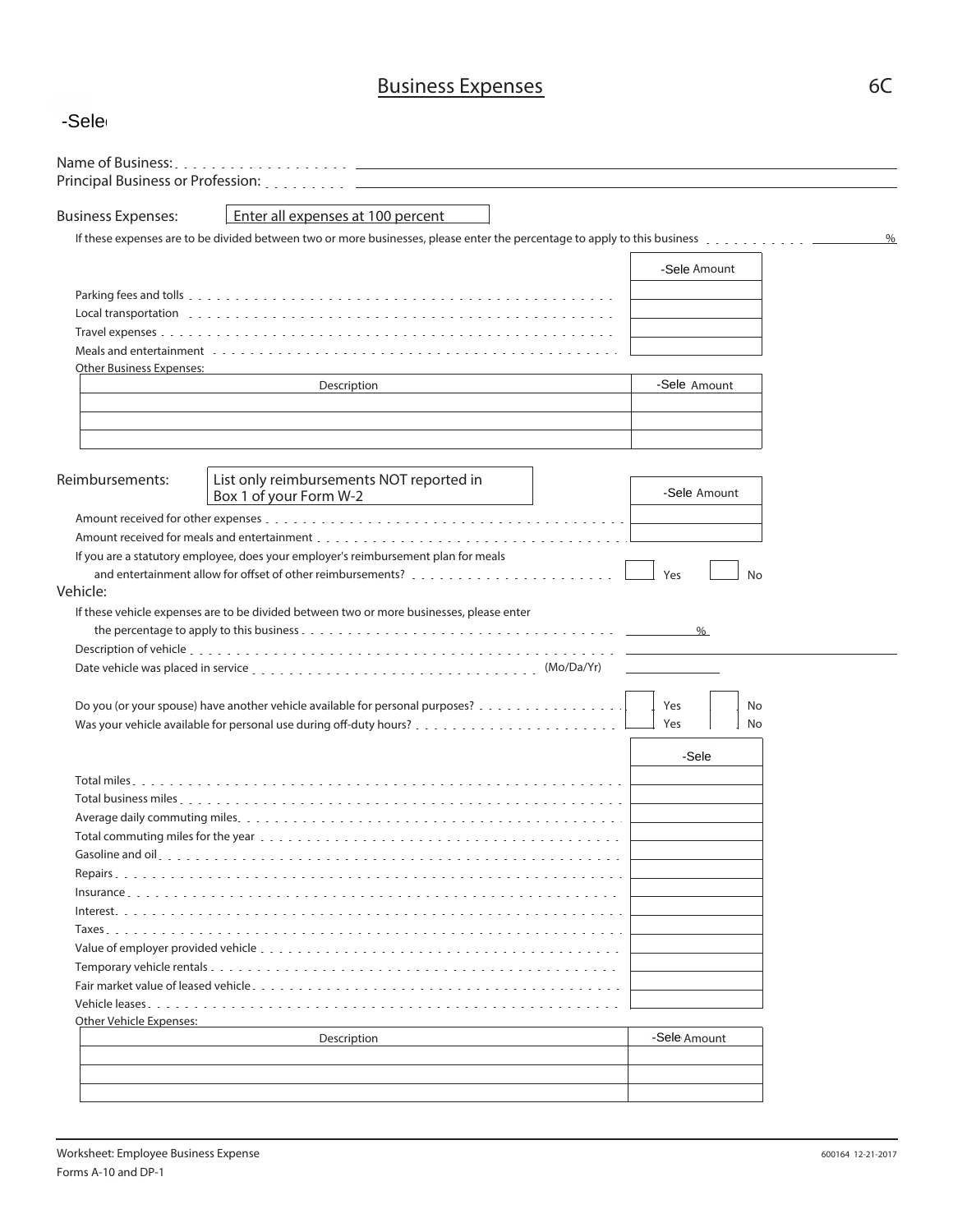# Business Use of Home

| -Sele                                                                                                                                                                                                                          |                                                |           |
|--------------------------------------------------------------------------------------------------------------------------------------------------------------------------------------------------------------------------------|------------------------------------------------|-----------|
|                                                                                                                                                                                                                                |                                                |           |
|                                                                                                                                                                                                                                |                                                |           |
| Partial Use of Your Home for Business:                                                                                                                                                                                         | -Sele                                          |           |
|                                                                                                                                                                                                                                |                                                |           |
| Total square footage of home entity and account of the contract of the contract of the contract of the contract of the contract of the contract of the contract of the contract of the contract of the contract of the contrac |                                                |           |
|                                                                                                                                                                                                                                |                                                |           |
| Were improvements made to the home and/or home office since the time you began using the home for business?                                                                                                                    |                                                | Yes<br>No |
| Enter all expenses at 100 percent<br>Expenses:                                                                                                                                                                                 | Expenses<br>$\sim$ $\sim$ $\sim$ $\sim$ $\sim$ |           |

|                                                                                                                                                                                                                                  | -Sele Amount |  |
|----------------------------------------------------------------------------------------------------------------------------------------------------------------------------------------------------------------------------------|--------------|--|
| Casualty losses                                                                                                                                                                                                                  |              |  |
| Deductible mortgage interest paid to:                                                                                                                                                                                            |              |  |
|                                                                                                                                                                                                                                  |              |  |
|                                                                                                                                                                                                                                  |              |  |
| Real estate taxes and the contract of the contract of the contract of the contract of the contract of the contract of the contract of the contract of the contract of the contract of the contract of the contract of the cont   |              |  |
|                                                                                                                                                                                                                                  |              |  |
| Qualified mortgage insurance premiums<br>elections interactions interactions interactions interactions interactions interactions interactions interactions interactions interactions interactions interactions interactions inte |              |  |
| Repairs and maintenance entries and the contract of the contract of the contract of the contract of the contract of the contract of the contract of the contract of the contract of the contract of the contract of the contra   |              |  |
| Utilities                                                                                                                                                                                                                        |              |  |
| Rent                                                                                                                                                                                                                             |              |  |

### Other Expenses:

| Description | <b>Direct Expenses</b> |  |
|-------------|------------------------|--|
|             | -Sele Amount           |  |
|             |                        |  |
|             |                        |  |
|             |                        |  |
|             |                        |  |
|             |                        |  |
|             |                        |  |
|             |                        |  |
|             |                        |  |
|             |                        |  |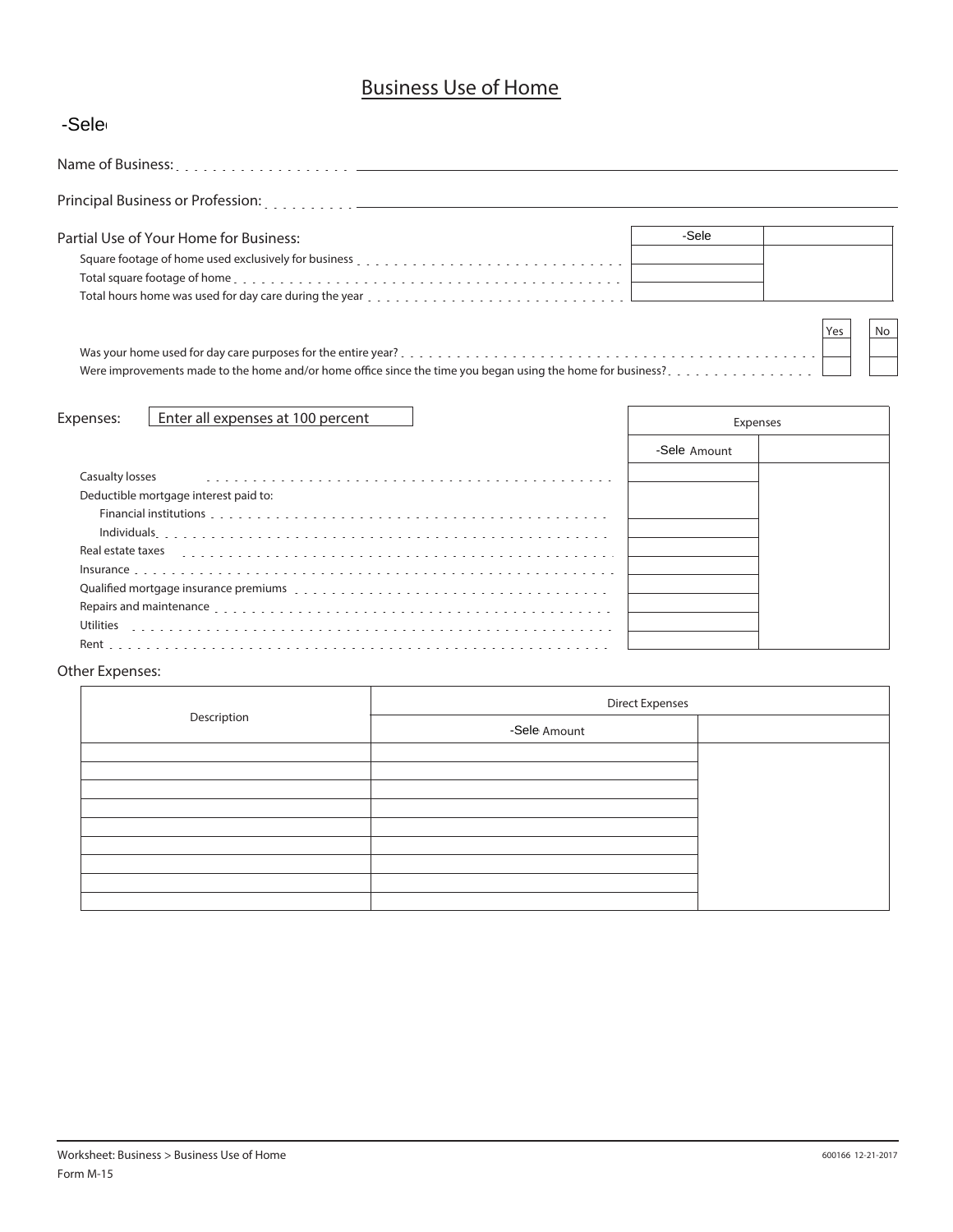### -Select year-

Gains or Losses from Sales of Stocks, Securities and Other Capital Assets:

Include all Forms 1099-A, 1099-B, 1099-S and copies of mutual fund statements for the year

Please complete the following table for sales without supporting documentation, otherwise include copies of original supporting documents.

|    | <b>TSJ</b> | Kind of Property and Description | Date<br>Acquired<br>(Mo/Da/Yr) | Date Sold<br>(Mo/Da/Yr) | <b>Gross Sales</b><br>Price (Less<br>Commissions) | Cost or<br>Other Basis |
|----|------------|----------------------------------|--------------------------------|-------------------------|---------------------------------------------------|------------------------|
| Α  |            |                                  |                                |                         |                                                   |                        |
| B  |            |                                  |                                |                         |                                                   |                        |
| C  |            |                                  |                                |                         |                                                   |                        |
| D  |            |                                  |                                |                         |                                                   |                        |
| E  |            |                                  |                                |                         |                                                   |                        |
| F. |            |                                  |                                |                         |                                                   |                        |
| G  |            |                                  |                                |                         |                                                   |                        |
| H  |            |                                  |                                |                         |                                                   |                        |

Installment Sales: Do not include interest received in principal amount

| <b>TSJ</b> | <b>Property Description</b> | Date Sold<br>(Mo/Da/Yr) | <b>Principal Received</b> |
|------------|-----------------------------|-------------------------|---------------------------|
|            |                             |                         |                           |
|            |                             |                         |                           |
|            |                             |                         |                           |
|            |                             |                         |                           |
|            |                             |                         |                           |
|            |                             |                         |                           |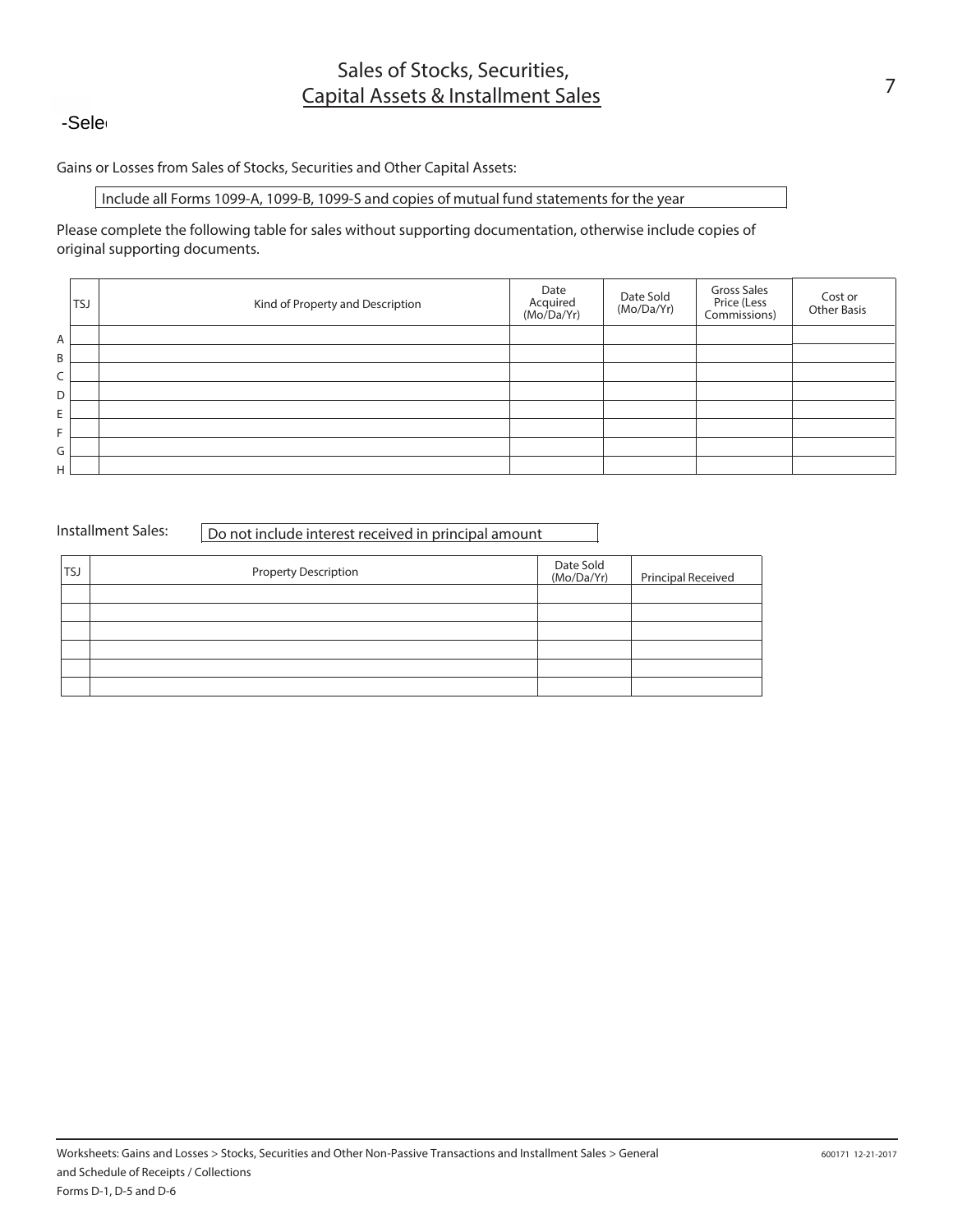# Retirement Plan and IRA Information **9** 9

| Individual Retirement Account (IRA):                                                                                                                                                                                                                   | Include all copies of Forms 1099-R and 5498.                     |                   |                                |                              |                        |                               |    |
|--------------------------------------------------------------------------------------------------------------------------------------------------------------------------------------------------------------------------------------------------------|------------------------------------------------------------------|-------------------|--------------------------------|------------------------------|------------------------|-------------------------------|----|
|                                                                                                                                                                                                                                                        |                                                                  |                   |                                |                              |                        |                               |    |
| IRA Questions for -Sele                                                                                                                                                                                                                                |                                                                  |                   |                                |                              |                        | Yes                           | No |
| If no, is your spouse covered by an employer's retirement plan?<br>and the later services are served in the service of the service of the settlement plan?                                                                                             |                                                                  |                   |                                |                              |                        |                               |    |
| Do you want to limit your IRA contribution to the maximum amount deductible on your tax return?<br>University and the service of the service of the maximum amount deductible on your tax return?<br>                                                  |                                                                  |                   |                                |                              |                        |                               |    |
| If no, do you want to contribute the maximum allowable amount to your IRA even though you may not qualify                                                                                                                                              |                                                                  |                   |                                |                              |                        |                               |    |
| If Yes, explain.                                                                                                                                                                                                                                       |                                                                  |                   |                                |                              |                        |                               |    |
| Total amount converted to Roth IRAs                                                                                                                                                                                                                    |                                                                  |                   |                                |                              |                        |                               |    |
| IRA Values, Rollovers, and Distributions:                                                                                                                                                                                                              |                                                                  |                   |                                |                              |                        |                               |    |
| Note: This information or Form 5498 is required if you received a distribution during the year.                                                                                                                                                        |                                                                  |                   |                                |                              |                        |                               |    |
| Contributions:                                                                                                                                                                                                                                         |                                                                  |                   |                                |                              |                        |                               |    |
| IRA:<br>Amount for -Sele you choose to be treated as nondeductible entitled as a series of the series of the series of<br>Roth IRA:<br>Contributions made for the -Seletax year end contained a server in the control of the server is a server of the |                                                                  |                   |                                |                              |                        |                               |    |
| Distributions:                                                                                                                                                                                                                                         | Include all Forms 1099-R and any nontaxable distribution details |                   |                                |                              |                        |                               |    |
| Name of Payer                                                                                                                                                                                                                                          | Gross<br><b>Distributions</b>                                    | Taxable<br>Amount | <b>Federal Tax</b><br>Withheld | <b>State Tax</b><br>Withheld | Is this a<br>Rollover? | Gross<br><b>Distributions</b> |    |
|                                                                                                                                                                                                                                                        |                                                                  |                   |                                |                              |                        |                               |    |
|                                                                                                                                                                                                                                                        |                                                                  |                   |                                |                              |                        |                               |    |
|                                                                                                                                                                                                                                                        |                                                                  |                   |                                |                              |                        |                               |    |
| Self-Employed Retirement Plan:                                                                                                                                                                                                                         | Include copies of all Forms 1099-R                               |                   |                                |                              |                        |                               |    |
|                                                                                                                                                                                                                                                        |                                                                  |                   | Taxpayer                       |                              |                        | Spouse                        |    |
| Have you established a self-employed retirement or SIMPLE plan with                                                                                                                                                                                    |                                                                  |                   | Yes                            | No                           | Yes                    | No                            |    |

| Contributions to: | -Sele Amount | -Sele Amount |
|-------------------|--------------|--------------|
|                   |              |              |
|                   |              |              |
|                   |              |              |
|                   |              |              |

|  | -Sele Amount |  |
|--|--------------|--|
|  |              |  |
|  |              |  |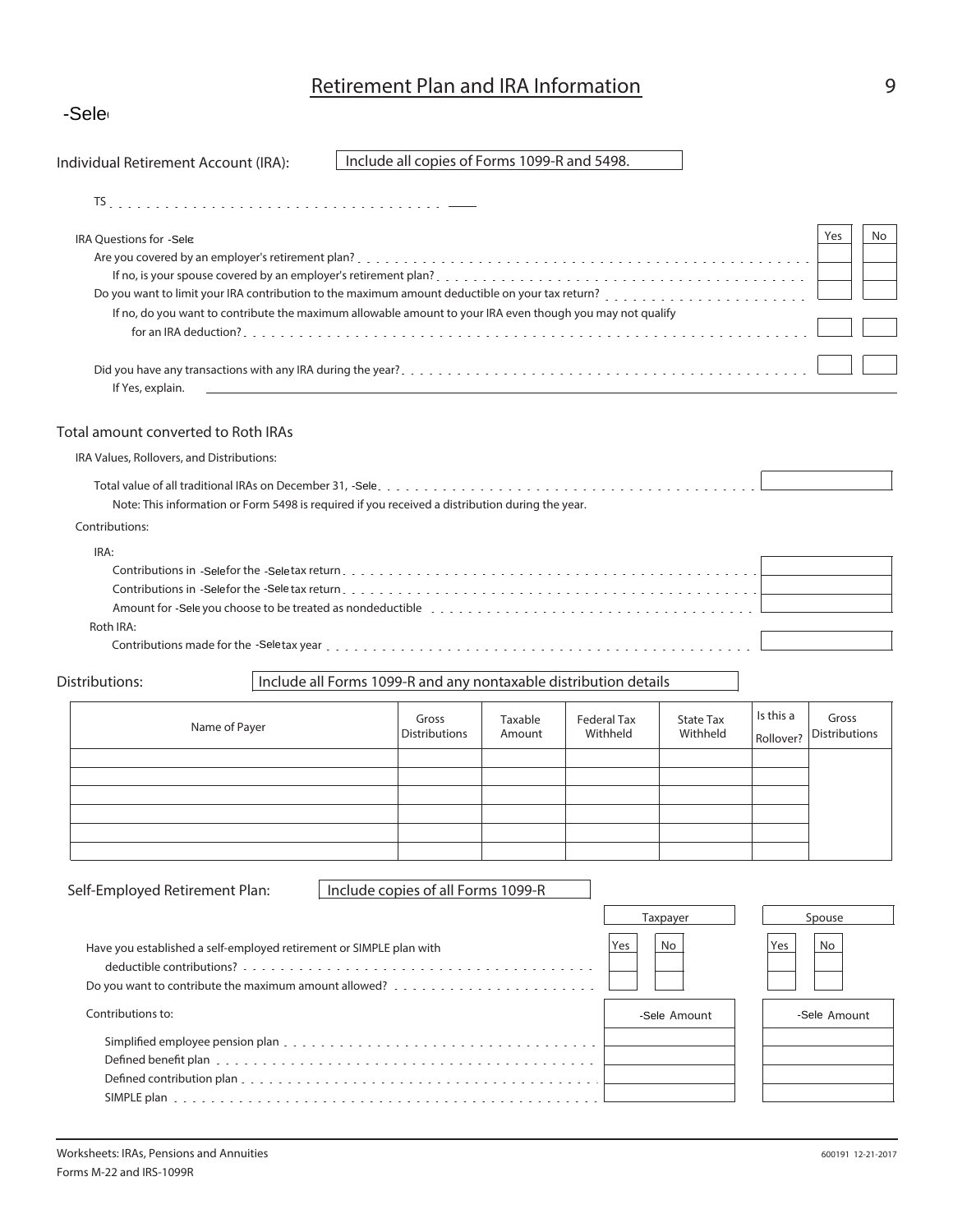# Rental and Royalty Income 10

# -Seler

| Location of Property:                                                                                                                                                           |              |                  |
|---------------------------------------------------------------------------------------------------------------------------------------------------------------------------------|--------------|------------------|
|                                                                                                                                                                                 |              |                  |
|                                                                                                                                                                                 |              |                  |
| Have you prepared or will you prepare all required Forms 1099?<br>Letterstade the content of the content of the content of the content of the content of Forms of the content o |              | <b>No</b><br>Yes |
|                                                                                                                                                                                 | -Sele        |                  |
|                                                                                                                                                                                 | $\%$ .       |                  |
|                                                                                                                                                                                 |              |                  |
|                                                                                                                                                                                 |              |                  |
| Income:                                                                                                                                                                         | -Sele Amount |                  |
|                                                                                                                                                                                 |              |                  |
|                                                                                                                                                                                 |              |                  |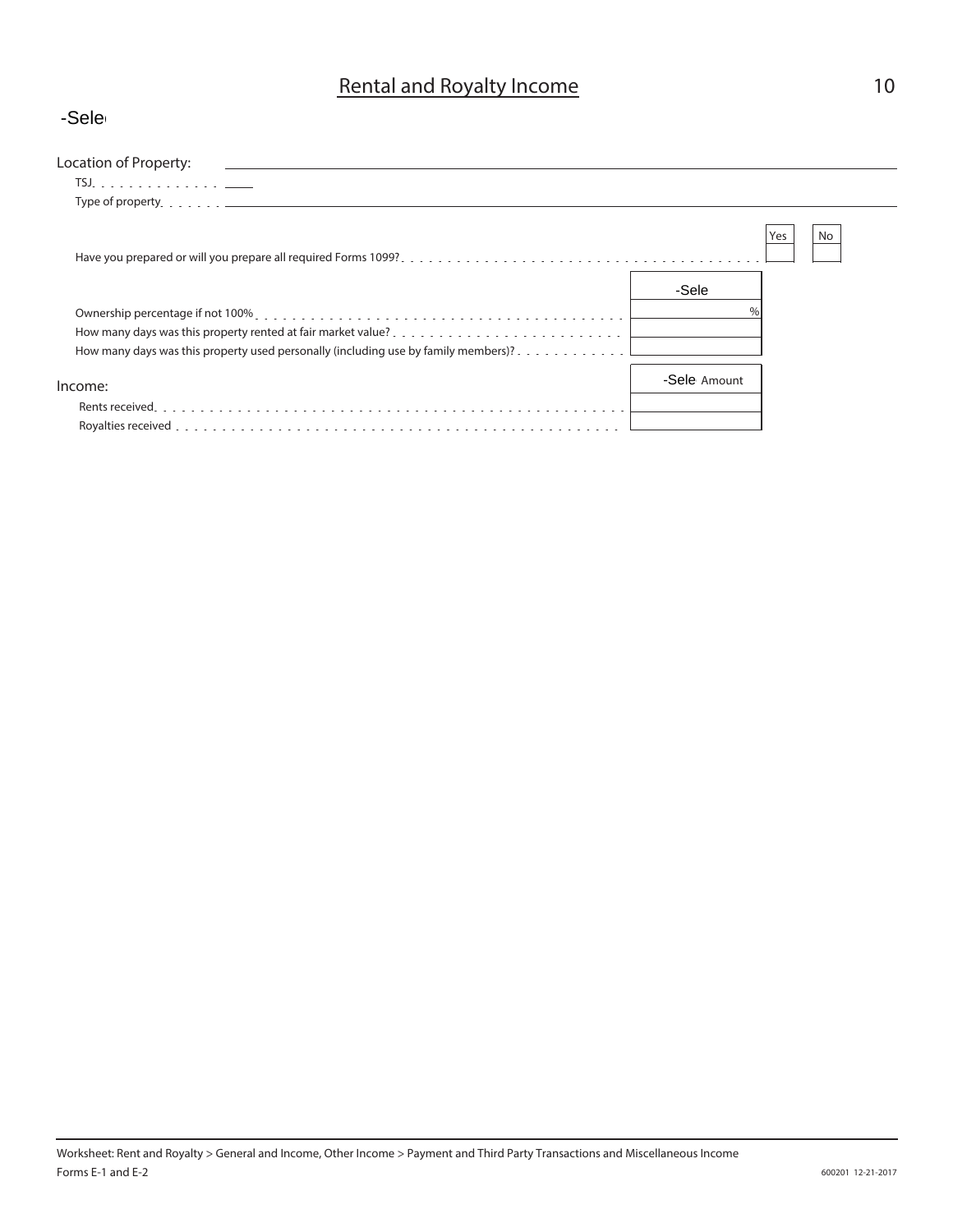# -Sele

Location of Property:

| Expenses: | Amount |  |
|-----------|--------|--|
|           |        |  |
|           |        |  |
|           |        |  |
|           |        |  |
|           |        |  |
|           |        |  |
|           |        |  |
|           |        |  |
|           |        |  |
|           |        |  |
|           |        |  |
|           |        |  |
|           |        |  |
|           |        |  |
|           |        |  |
|           |        |  |

#### Other Expenses:

| Description | Amount |  |
|-------------|--------|--|
|             |        |  |
|             |        |  |
|             |        |  |
|             |        |  |
|             |        |  |
|             |        |  |
|             |        |  |
|             |        |  |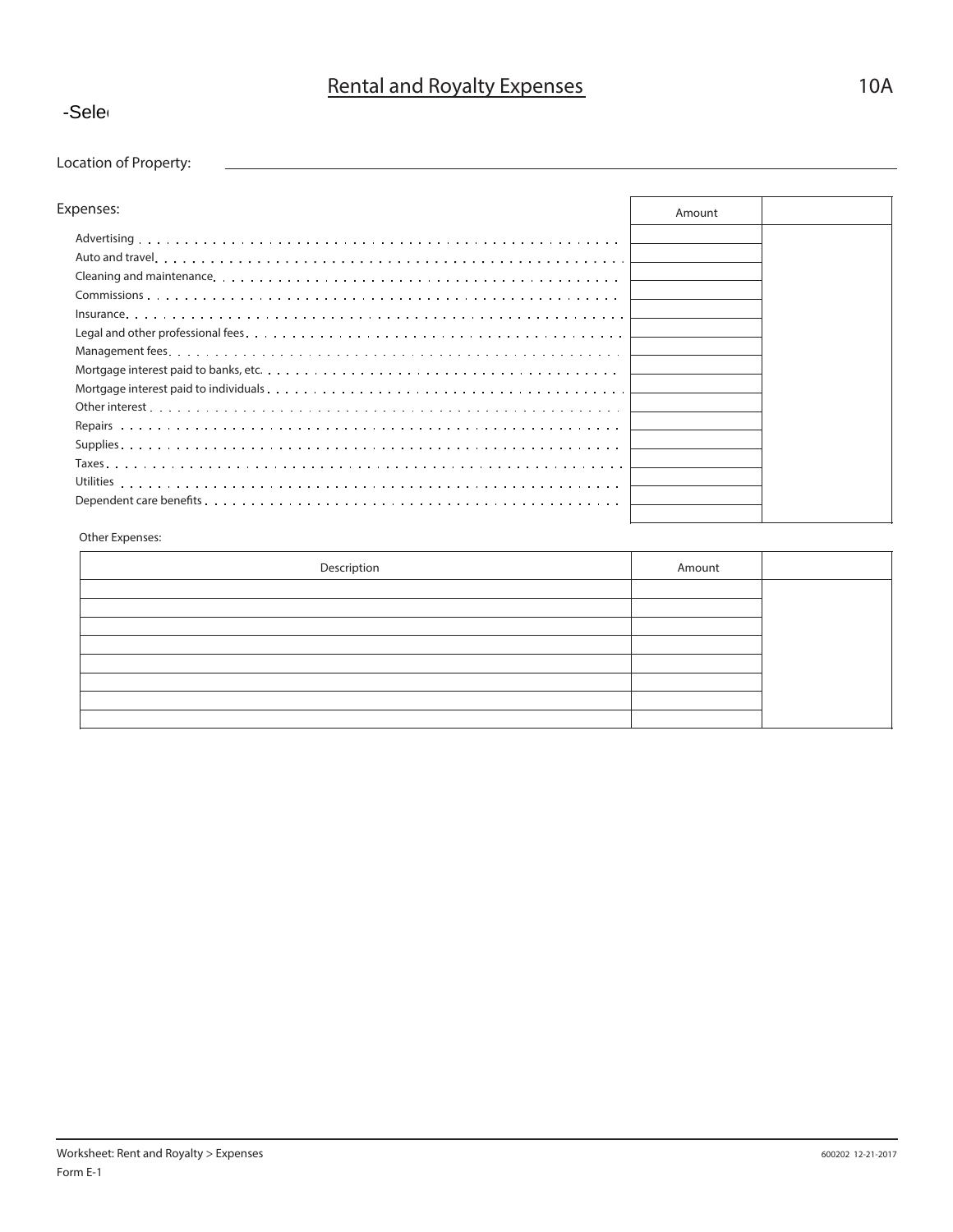# Miscellaneous Income, Adjustments and Alimony 13

### -Sele

### Include Forms: W-2G, 1099-MISC, 1099-RRB, 1099-SSA, 1099-SA, 1099-LTC and 1099-G

| Miscellaneous Income and Adjustments:         | TSJ          | TSJ |
|-----------------------------------------------|--------------|-----|
|                                               | -Sele Amount | -S  |
| Unemployment compensation received.           |              |     |
| Social security benefits received             |              |     |
| Medicare premiums withheld                    |              |     |
| Tier 1 railroad retirement benefits received. |              |     |
|                                               |              |     |
|                                               |              |     |

-Sele Amount | **Amount | Amount | Amount | Amount | Amount** | Amount

### State and Local Income Tax Refunds:

|      |       |      | Tax  | Income Tax Refund |       |
|------|-------|------|------|-------------------|-------|
| 'TSJ | State | City | Year | State             | Local |
|      |       |      |      |                   |       |
|      |       |      |      |                   |       |
|      |       |      |      |                   |       |
|      |       |      |      |                   |       |
|      |       |      |      |                   |       |
|      |       |      |      |                   |       |

#### Other Income:

| <b>TSJ</b> | Nature and Source | -Sele Amount |
|------------|-------------------|--------------|
|            |                   |              |
|            |                   |              |
|            |                   |              |
|            |                   |              |
|            |                   |              |
|            |                   |              |

#### Alimony Paid or Received:

| <b>TSJ</b> | Recipient's Name | Recipient's<br>Social Security No. | Alimony<br>Received? | -Sele Amount |
|------------|------------------|------------------------------------|----------------------|--------------|
|            |                  |                                    |                      |              |
|            |                  |                                    |                      |              |
|            |                  |                                    |                      |              |
|            |                  |                                    |                      |              |
|            |                  |                                    |                      |              |
|            |                  |                                    |                      |              |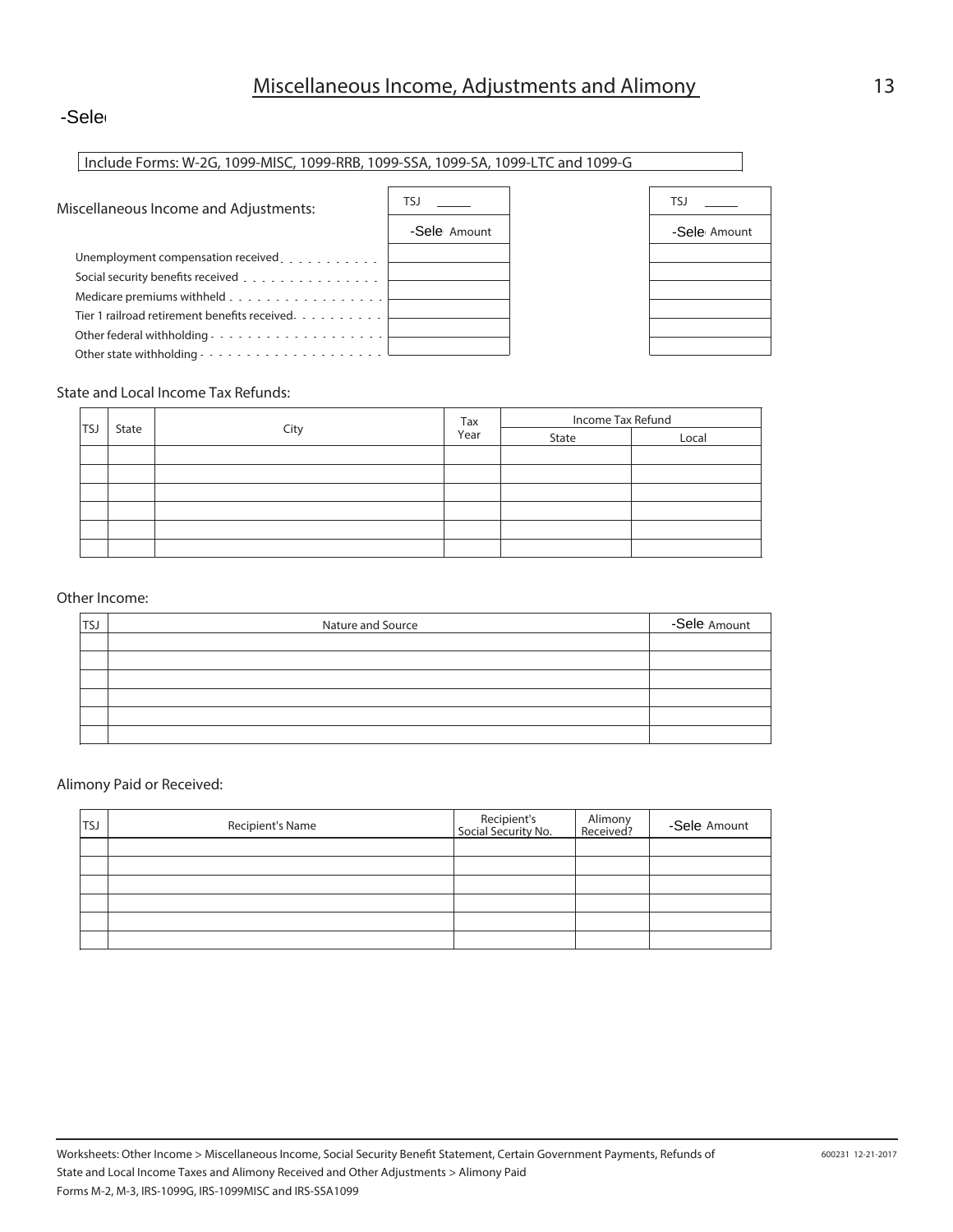-Sele

# TS | -Sele Amount | NaN Amount TS **THE CONSTRUCTE CONSTRUCTE AMOUNT AMOUNT AMOUNT AMOUNT AMOUNT AMOUNT AMOUNT AMOUNT AMOUNT AMOUNT AMOUNT AMOUNT AMOUNT AMOUNT AMOUNT AMOUNT AMOUNT AMOUNT AMOUNT AMOUNT AMOUNT AMOUNT AMOUNT AMOUNT AMOUNT AMOUNT AMOUNT AMO** Yes No TSJ Nature and Source 2017 Amount 2017 Amount 2017 Amount 2017 Amount 2017 Amount Contributions made for Distributions received from all HSAs in What type of coverage applies to your high deductible health plan?  $\Box$  Self only  $\Box$  Family Were all distributions from your HSA for unreimbursed medical expenses? . . . . . . . . . . Educator Expenses: Deduction for amounts paid by educators of kindergarten through Grade 12 Health Savings Accounts (HSAs) Student Loan Intrest: Include all Forms 1098-E for Student Loan Interest Paid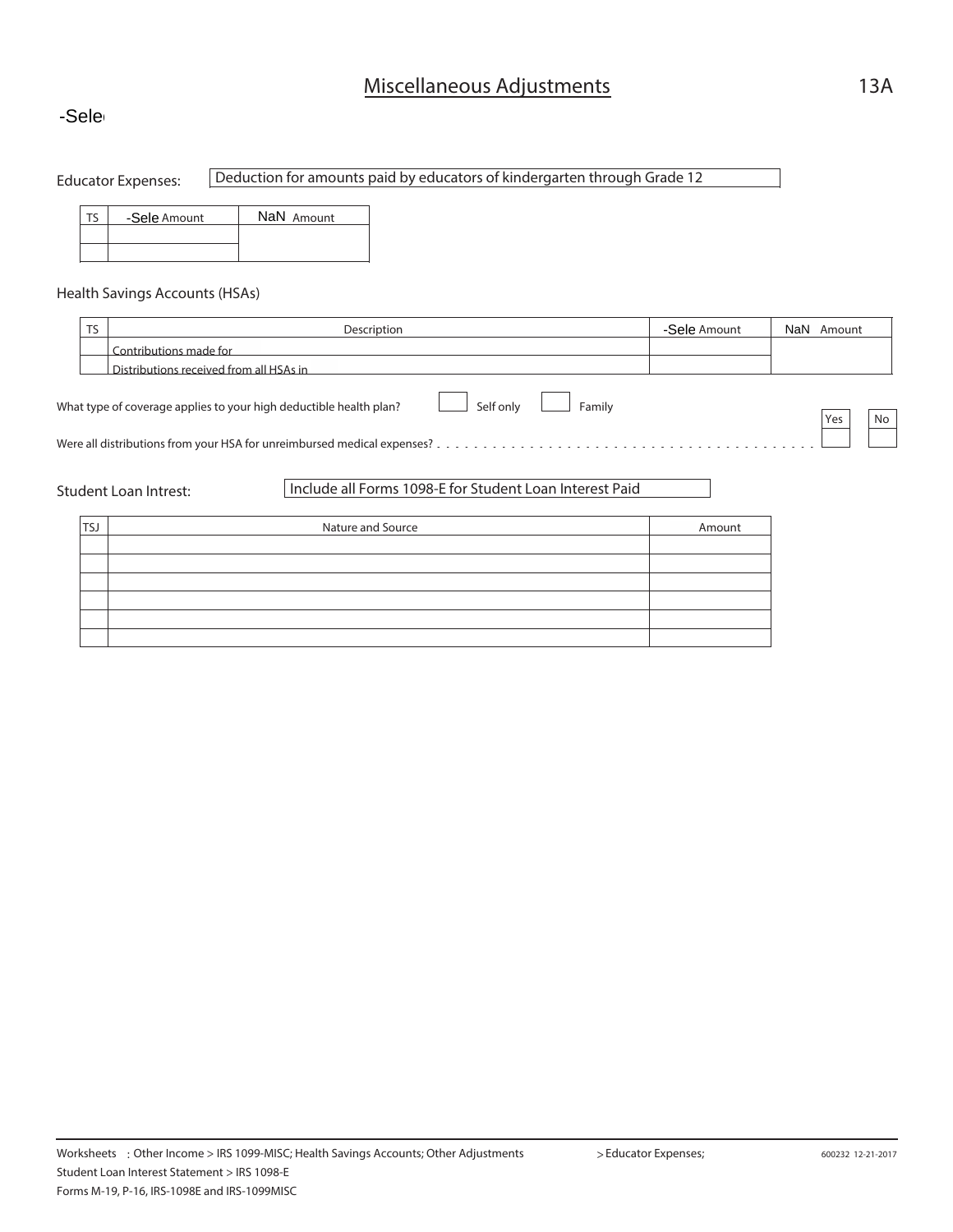# Itemized Deductions - Medical and Taxes 14

# -Selection

| <b>Medical and Dental Expenses:</b> | <b>TSJ</b> | -Sele Amount |
|-------------------------------------|------------|--------------|
|                                     |            |              |
|                                     |            |              |
|                                     |            |              |
|                                     |            |              |
|                                     |            |              |
|                                     |            |              |
|                                     |            |              |
|                                     |            |              |
|                                     |            |              |
|                                     |            |              |

|                                                                                                                                       | -Sele Amount |
|---------------------------------------------------------------------------------------------------------------------------------------|--------------|
| Taxpayer long-term care insurance premiums paid $\ldots \ldots \ldots \ldots \ldots \ldots \ldots \ldots \ldots \ldots \ldots \ldots$ |              |
|                                                                                                                                       |              |

\* Do not include Medicare premiums or premiums deducted in computing taxable wages reported on a W-2.

#### Other Medical Expenses:

| 15. | Description | -Sele Amount |
|-----|-------------|--------------|
|     |             |              |
|     |             |              |
|     |             |              |

| Taxes Paid: | Include copies of your tax bills                                                                                  | -Sele Amount |
|-------------|-------------------------------------------------------------------------------------------------------------------|--------------|
|             | Personal property taxes paid (include vehicle taxes) enterstanded and contained a series of the Personal Personal |              |
|             | eral sales taxes paid on large purchases                                                                          |              |

Itemize real estate taxes by state.

| LS. | Real Estate Taxes | -Sele Amount |
|-----|-------------------|--------------|
|     |                   |              |
|     |                   |              |
|     |                   |              |

#### Other Taxes Paid:

| 15. | Description | -Sele Amount |
|-----|-------------|--------------|
|     |             |              |
|     |             |              |
|     |             |              |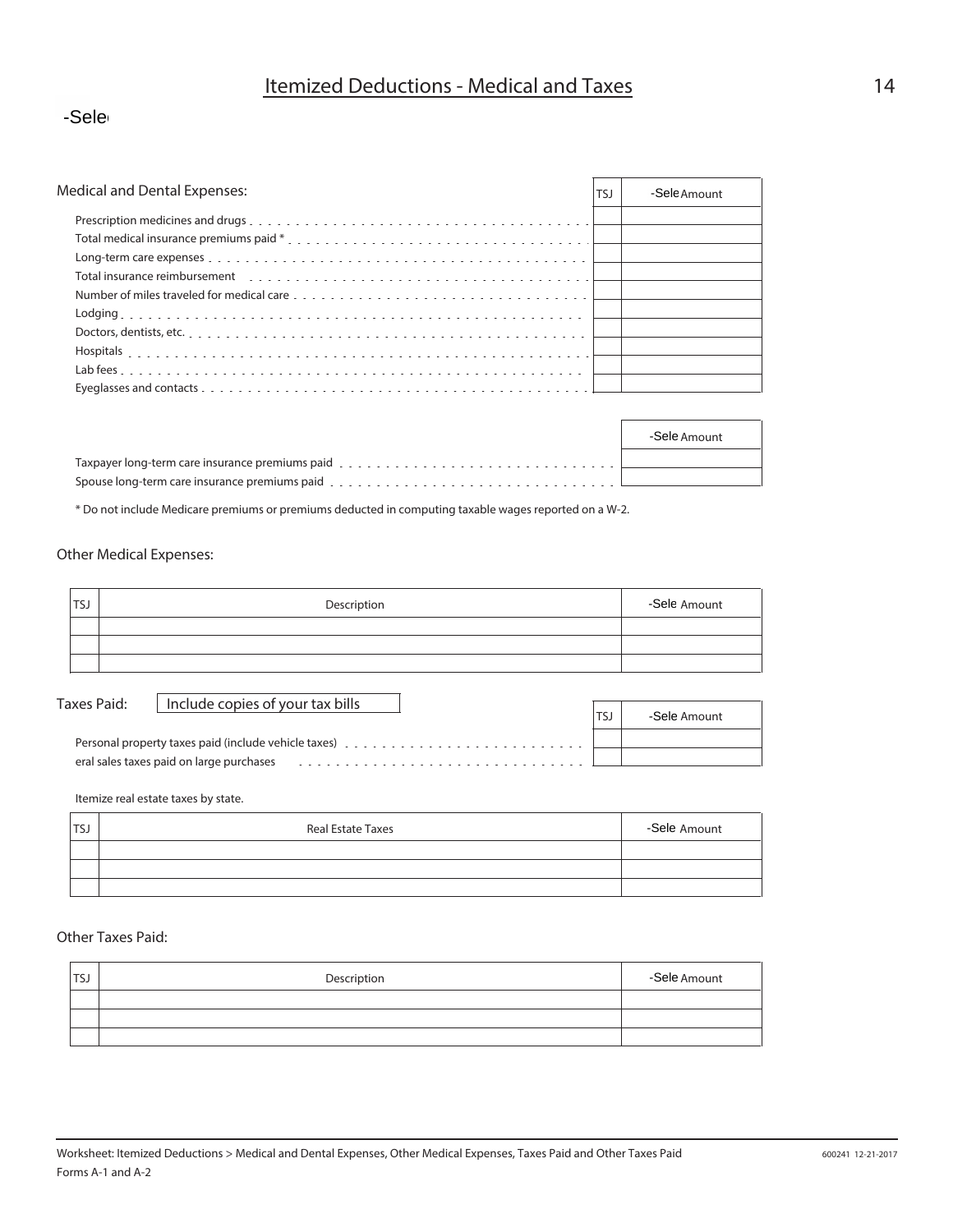# Itemized Deductions - Mortgage Interest and Points 14A

### -Sele

#### Mortgage Questions for -Sele:

| Did you refinance your home? (If Yes, enclose the closing statement.)<br>and you refinance your home? (If Yes, enclose the closing statement.)<br>and the sensure of the sensure of the sensure of the sensure of the limit of the |  |  |
|------------------------------------------------------------------------------------------------------------------------------------------------------------------------------------------------------------------------------------|--|--|
| If Yes, how many years is your new mortgage loan?                                                                                                                                                                                  |  |  |

#### Home Mortgage Interest Paid To Financial Institutions:

| <b>TSJ</b> |  | Paid To | Did You Receive<br>Form 1098? |    | -Sele Amount |
|------------|--|---------|-------------------------------|----|--------------|
|            |  |         | Yes                           | No |              |
|            |  |         |                               |    |              |
|            |  |         |                               |    |              |
|            |  |         |                               |    |              |

#### Other Home Mortgage Interest Paid:

|            | Paid To |         |                  |              |  |
|------------|---------|---------|------------------|--------------|--|
| <b>TSJ</b> | Name    | Address | <b>ID Number</b> | -Sele Amount |  |
|            |         |         |                  |              |  |
|            |         |         |                  |              |  |
|            |         |         |                  |              |  |

#### Deductible Points:

|            |                                                            |                                                                                        | 01111 1 U J U                 |    |              |
|------------|------------------------------------------------------------|----------------------------------------------------------------------------------------|-------------------------------|----|--------------|
| TSJ        |                                                            | Paid To                                                                                | Yes                           | No | -Sele Amount |
|            |                                                            |                                                                                        |                               |    |              |
|            |                                                            |                                                                                        |                               |    |              |
|            |                                                            |                                                                                        |                               |    |              |
|            | ther Home Mortgage Interest Paid:                          |                                                                                        |                               |    |              |
|            |                                                            | Paid To                                                                                |                               |    |              |
| TSJ        | Name                                                       | Address                                                                                | ID Number                     |    | -Sele Amount |
|            |                                                            |                                                                                        |                               |    |              |
|            |                                                            |                                                                                        |                               |    |              |
|            |                                                            |                                                                                        |                               |    |              |
| TSJ        | eductible Points:                                          | Paid To                                                                                | Did You Receive<br>Form 1098? |    | -Sele Amount |
|            |                                                            |                                                                                        | Yes                           | No |              |
|            |                                                            |                                                                                        |                               |    |              |
|            |                                                            |                                                                                        |                               |    |              |
|            |                                                            |                                                                                        |                               |    |              |
|            | ortgage Insurance Premiums:                                |                                                                                        |                               |    |              |
|            | Premiums paid or accrued for qualified mortgage insurance. |                                                                                        |                               |    |              |
| <b>TSJ</b> | -Sele Amount                                               |                                                                                        |                               |    |              |
|            |                                                            |                                                                                        |                               |    |              |
|            |                                                            |                                                                                        |                               |    |              |
|            |                                                            |                                                                                        |                               |    |              |
|            | vestment Interest Expense:                                 |                                                                                        |                               |    |              |
|            |                                                            | Interest paid on money you borrowed that is allocable to property held for investment. |                               |    |              |
| TSJ        |                                                            | Paid To                                                                                |                               |    | -Sele Amount |

#### Mortgage Insurance Premiums:



#### Investment Interest Expense:

| ٔ TSJ | Paid To | -Sele Amount |
|-------|---------|--------------|
|       |         |              |
|       |         |              |
|       |         |              |

Yes No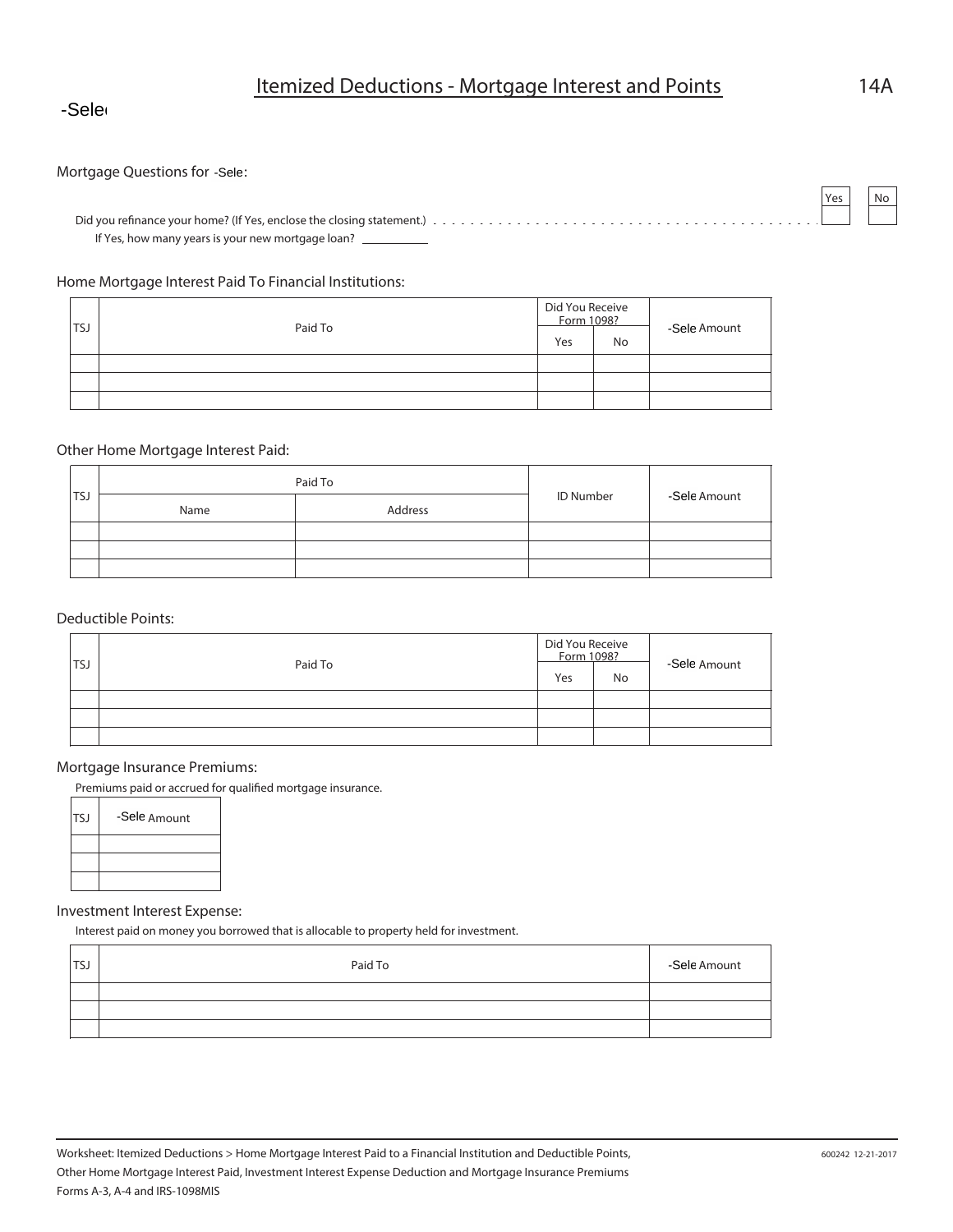# Itemized Deductions - Contributions 15

### -Sele

#### Cash Contributions:

Include all Forms 1098-C or other documentation.

You cannot deduct a cash contribution, regardless of the amount, unless you keep as a record of the contribution a bank record (such as a<br>canceled check, a bank copy of a canceled check, or a bank statement containing the communication from the charity. The written communication must include the name of the charity, date of the contribution, and amount of the<br>contribution. Clothes and household items donated must be in good, used condition worth more than \$5,000 and you have the item's value appraised. Attach a copy of the appraisal. Include any vehicles donated to charity.

| TSJ | Organization or Description of Contribution | -Sele Amount |
|-----|---------------------------------------------|--------------|
|     |                                             |              |
|     |                                             |              |
|     |                                             |              |
|     |                                             |              |
|     |                                             |              |
|     |                                             |              |
|     |                                             |              |
|     |                                             |              |
|     |                                             |              |

|  | Description                                                                               | -Sele Miles |
|--|-------------------------------------------------------------------------------------------|-------------|
|  | Number of miles traveled performing volunteer work for qualified charitable organizations |             |

Noncash Contributions Totaling \$500 or Less:

Include all documentation.

| ر ر | Description of Donated Property | -Sele Amount |
|-----|---------------------------------|--------------|
|     |                                 |              |
|     |                                 |              |

| Noncash Contributions Totaling More Than \$500:                                                                                                                                                                               |  | Include all Forms 1098-C or other documentation. |  |
|-------------------------------------------------------------------------------------------------------------------------------------------------------------------------------------------------------------------------------|--|--------------------------------------------------|--|
| Description of the donated property entering the service of the service of the control of the donated property entering the service of the service of the service of the service of the service of the service of the service |  |                                                  |  |
|                                                                                                                                                                                                                               |  |                                                  |  |
|                                                                                                                                                                                                                               |  |                                                  |  |
| Date the property was acquired by the taxpayer                                                                                                                                                                                |  |                                                  |  |
| Date the property was donated                                                                                                                                                                                                 |  | (Mo/Da/Yr)                                       |  |
| Fair market value of the donated property enter the set of the set of the control of the donated property enter the set of the set of the set of the set of the set of the set of the set of the set of the set of the set of |  |                                                  |  |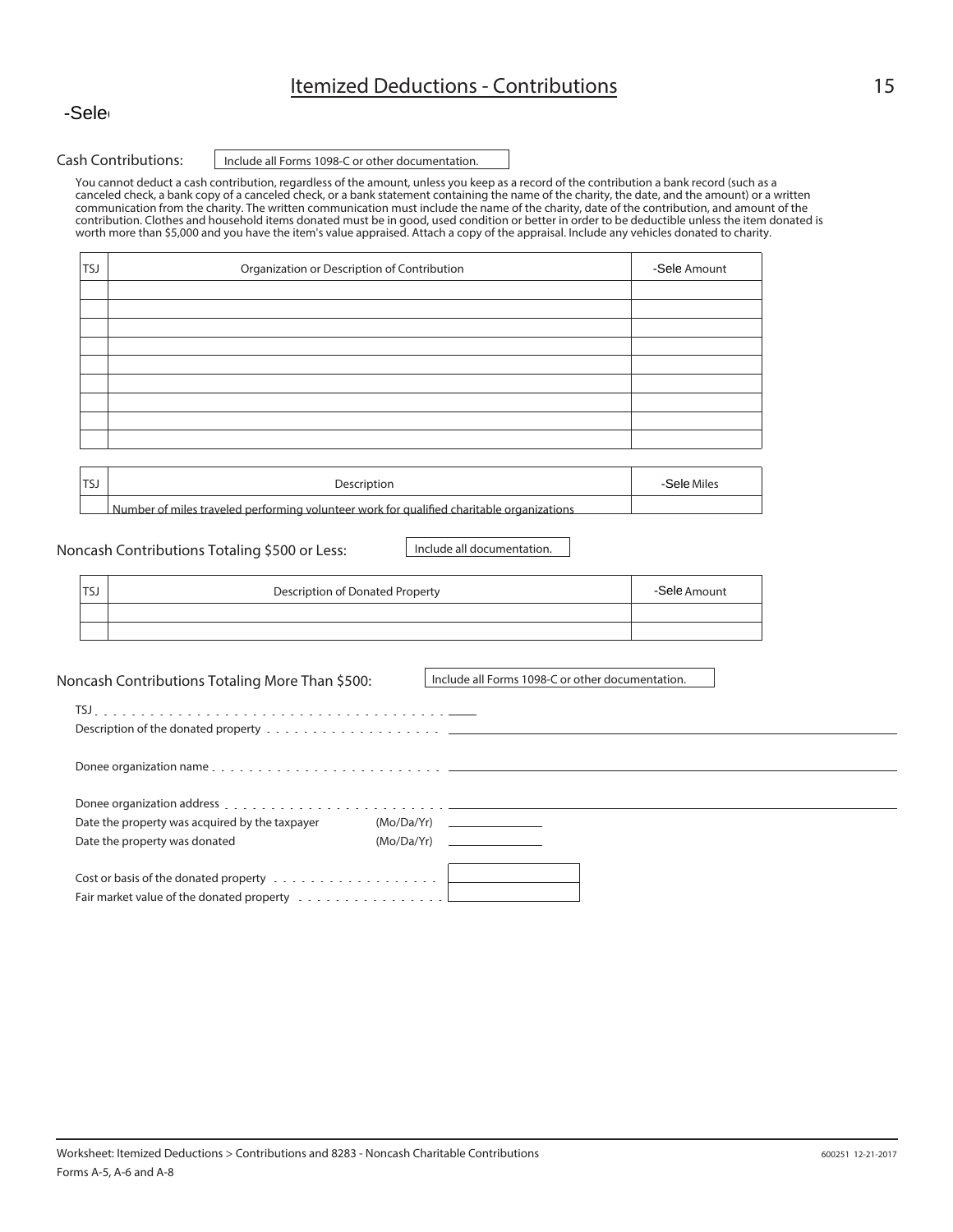# Itemized Deductions - Miscellaneous 16

# -Seler

| Miscellaneous Itemized Deductions: | TSJ | -Sele Amount |
|------------------------------------|-----|--------------|
|                                    |     |              |
|                                    |     |              |
|                                    |     |              |
|                                    |     |              |
|                                    |     |              |

### Other Itemized Deductions:

#### Examples:

| • Certain legal and accounting fees | • Employment agency fees       |
|-------------------------------------|--------------------------------|
| • Investment expenses               | • Certain educational expenses |

• Custodial fees

| TSJ | Description | -Sele Amount |
|-----|-------------|--------------|
|     |             |              |
|     |             |              |
|     |             |              |
|     |             |              |
|     |             |              |
|     |             |              |
|     |             |              |
|     |             |              |
|     |             |              |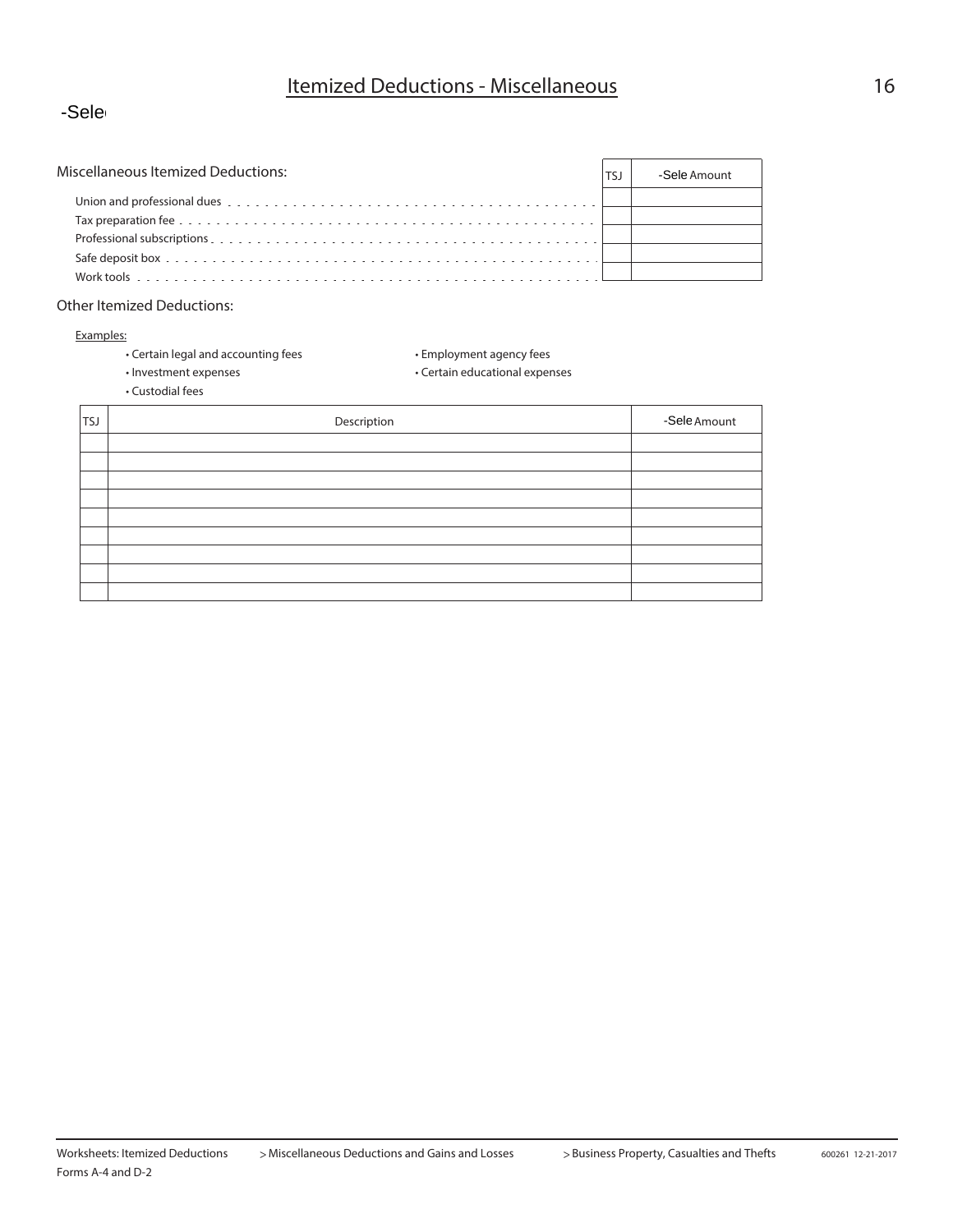# -Seler

| TS:                       |                                                                                                                                                                                                                                |                           |
|---------------------------|--------------------------------------------------------------------------------------------------------------------------------------------------------------------------------------------------------------------------------|---------------------------|
| <b>Business Expenses:</b> | Enter all expenses at 100 percent                                                                                                                                                                                              | Include all documentation |
|                           |                                                                                                                                                                                                                                | -Sele Amount              |
|                           |                                                                                                                                                                                                                                |                           |
|                           | Local transportation (education of the contract of the contract of the contract of the contract of the contract of the contract of the contract of the contract of the contract of the contract of the contract of the contrac |                           |
|                           |                                                                                                                                                                                                                                |                           |
|                           |                                                                                                                                                                                                                                |                           |
| Other Business Expenses:  |                                                                                                                                                                                                                                |                           |
|                           | Description                                                                                                                                                                                                                    | -Sele Amount              |
|                           |                                                                                                                                                                                                                                |                           |
| Reimbursements:           | List only reimbursements NOT reported                                                                                                                                                                                          |                           |
|                           | in Box 1 of your Form W-2                                                                                                                                                                                                      | -Sele Amount              |
|                           |                                                                                                                                                                                                                                |                           |
|                           | Amount received for meals and entertainment (exclusive and exclusive and exclusive and exclusive and                                                                                                                           |                           |
|                           |                                                                                                                                                                                                                                |                           |
|                           |                                                                                                                                                                                                                                | <b>No</b><br>Yes          |
| Vehicle:                  | Include all documentation                                                                                                                                                                                                      |                           |
|                           |                                                                                                                                                                                                                                |                           |
|                           |                                                                                                                                                                                                                                |                           |
|                           |                                                                                                                                                                                                                                |                           |
|                           | Do you (or your spouse) have another vehicle available for personal purposes? (as a serve a server see $\Box$                                                                                                                  | Yes<br>No                 |
|                           |                                                                                                                                                                                                                                | No                        |
|                           |                                                                                                                                                                                                                                | -Sele                     |
|                           |                                                                                                                                                                                                                                |                           |
|                           |                                                                                                                                                                                                                                |                           |
|                           |                                                                                                                                                                                                                                |                           |
|                           | Total commuting miles for the year end and contact the state of the state of the state of the state of the state of the state of the state of the state of the state of the state of the state of the state of the state of th |                           |
|                           | Gasoline and oil engage and a series are considered as a series of the series and considered and consideration                                                                                                                 |                           |
|                           |                                                                                                                                                                                                                                |                           |
| Insurance -               |                                                                                                                                                                                                                                |                           |
| Taxes                     | .<br>de la caractería de la caractería de la caractería                                                                                                                                                                        |                           |
|                           |                                                                                                                                                                                                                                |                           |
|                           |                                                                                                                                                                                                                                |                           |
|                           | Fair market value of leased vehicle enterpresent and contained a series of the series of the series of the seri                                                                                                                |                           |
| Vehicle leases            |                                                                                                                                                                                                                                |                           |
| Other Vehicle Expenses:   |                                                                                                                                                                                                                                |                           |
|                           | Description                                                                                                                                                                                                                    | -Sele Amount              |
|                           |                                                                                                                                                                                                                                |                           |
|                           |                                                                                                                                                                                                                                |                           |
|                           |                                                                                                                                                                                                                                |                           |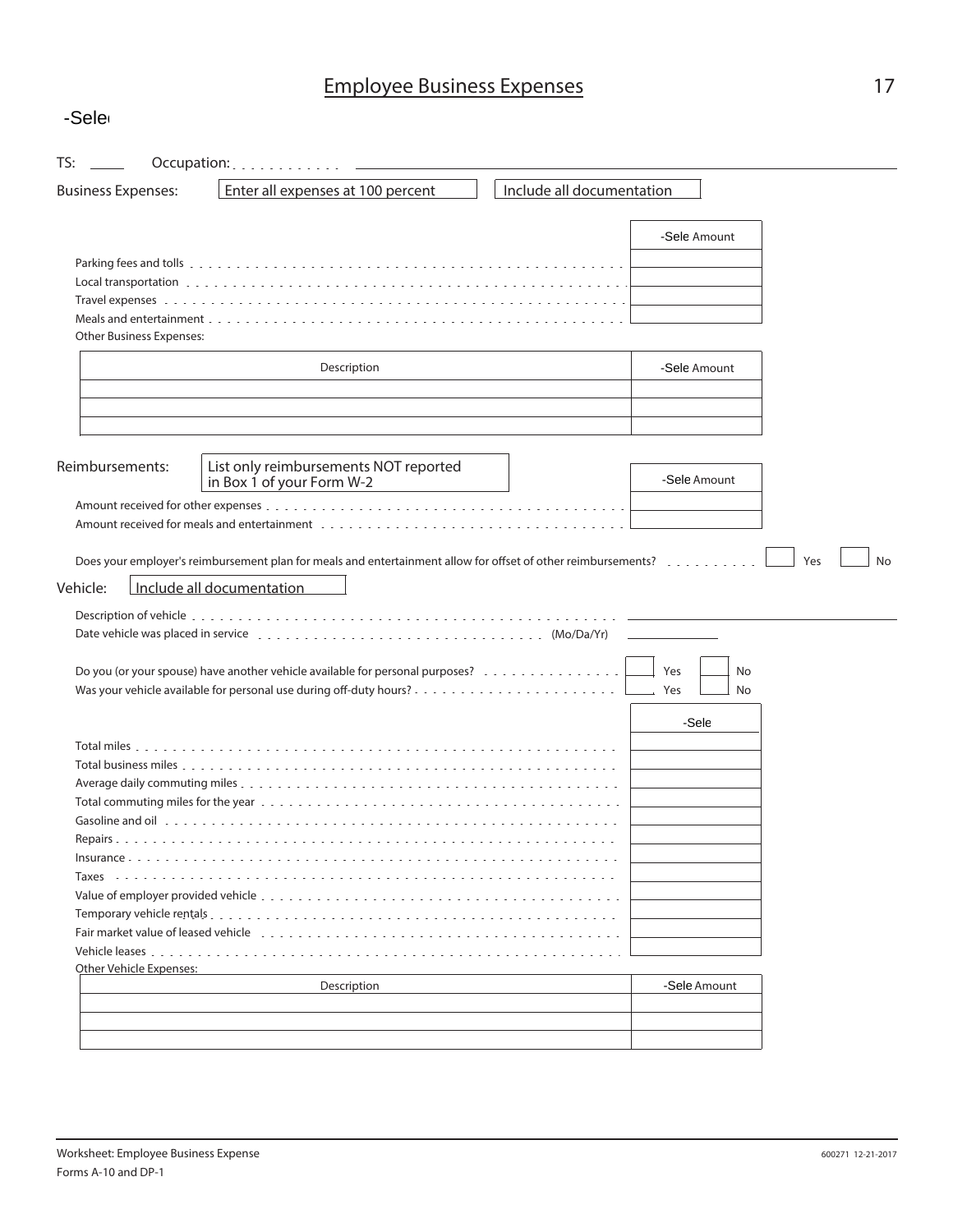# Child/Dependent Care Expenses & Education Expenses

### $-Selec$

### Child/Dependent Care Expenses:

#### General Information:

| Were you or your spouse a full time student or disabled?<br>Did you pay an individual for services performed in your home?<br>No |  |  |
|----------------------------------------------------------------------------------------------------------------------------------|--|--|
|                                                                                                                                  |  |  |

#### Child/Dependent Care Providers:

| Expenses incurred in NaN but paid in -Sele Particle Particle Particle Particle Particle Particle Particle Part                                                                                                                                                                       |           |             |                                  |                                   |                                        |
|--------------------------------------------------------------------------------------------------------------------------------------------------------------------------------------------------------------------------------------------------------------------------------------|-----------|-------------|----------------------------------|-----------------------------------|----------------------------------------|
| hild/Dependent Care Providers:                                                                                                                                                                                                                                                       |           |             |                                  |                                   |                                        |
| Provider 1:<br>Street address and a construction of the construction of the construction of the construction of the construction of<br>City, state, ZIP or postal code, and country entering the state of the control of the control of the control of                               |           |             |                                  |                                   |                                        |
|                                                                                                                                                                                                                                                                                      |           |             | -Sele Amount                     | NaN Amount                        |                                        |
| Provider 2:<br>City, state, ZIP or postal code, and country entries and control and complete the state of the state of the state of the state of the state of the state of the state of the state of the state of the state of the state of t                                        |           |             |                                  |                                   |                                        |
| Expenses incurred and paid in Sele                                                                                                                                                                                                                                                   |           |             | -Sele Amount                     | NaN Amount                        |                                        |
| ualifying Persons for Child/Dependent Care Expenses:                                                                                                                                                                                                                                 |           |             |                                  |                                   |                                        |
| First Name and Initial                                                                                                                                                                                                                                                               | Last Name |             | <b>Social Security</b><br>Number | -Sele<br><b>Expenses Incurred</b> | <b>NaN</b><br><b>Expenses Incurred</b> |
| er Education Expenses for Education Credits and/or Tuition Fees Deduction:<br>ualified expenses are for post-secondary education tuition and related expenses; they do not include room or board. Include a detailed listing of<br>e expenses.<br>Include copies of all Forms 1098-T |           |             |                                  |                                   |                                        |
| <b>Education Constitutional Institute Inc.</b>                                                                                                                                                                                                                                       |           | $1 - 1 - 1$ |                                  | <b>Social Security</b>            | NaN                                    |

|                                         | -Sele Amount | NaN Amount |
|-----------------------------------------|--------------|------------|
| Expenses incurred and paid in -Sele     |              |            |
| Expenses incurred and not paid in -Sele |              |            |

### Qualifying Persons for Child/Dependent Care Expenses:

| First Name and Initial | Last Name | Social Security<br>Number | -Sele<br><b>Expenses Incurred</b> | NaN<br><b>Expenses Incurred</b> |
|------------------------|-----------|---------------------------|-----------------------------------|---------------------------------|
|                        |           |                           |                                   |                                 |
|                        |           |                           |                                   |                                 |
|                        |           |                           |                                   |                                 |

#### Higher Education Expenses for Education Credits and/or Tuition Fees Deduction:

| <b>First Name and Initial</b> | Last Name | Social Security<br>Number | NaN<br>Qualified Expenses |
|-------------------------------|-----------|---------------------------|---------------------------|
|                               |           |                           |                           |
|                               |           |                           |                           |
|                               |           |                           |                           |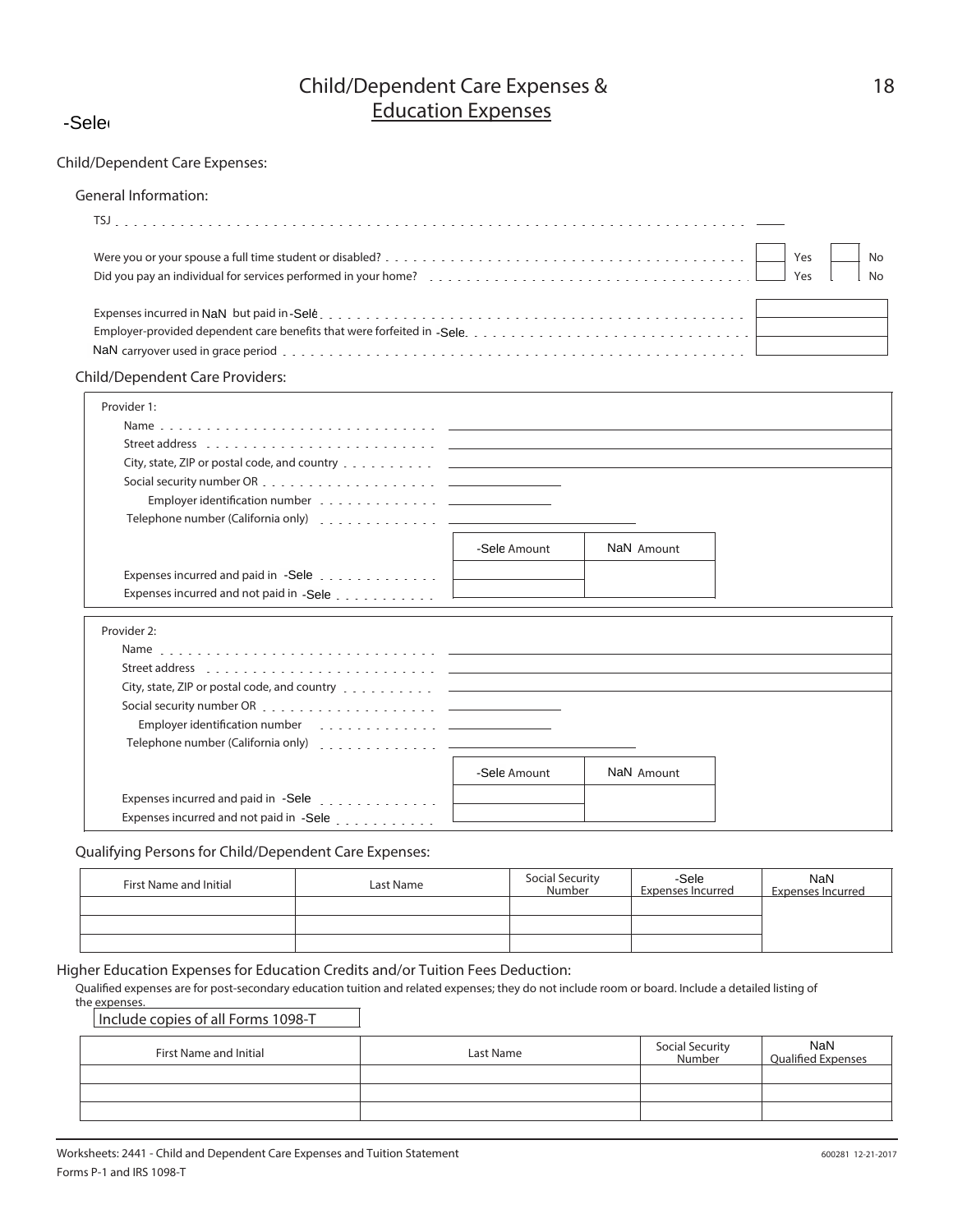# Federal and State Tax Payments 20

### -Sele

### Refund Application:

| If you have an overpayment of<br>taxes, do you want the excess:         |             |            |                                            |                    |
|-------------------------------------------------------------------------|-------------|------------|--------------------------------------------|--------------------|
| Refunded<br>Yes<br>Applied to your -Sele estimated tax liability<br>Yes | No<br>No    |            |                                            |                    |
| Federal Estimated Tax Payments:                                         |             | Amount Due | Date Paid<br>if Not Date Due<br>(Mo/Da/Yr) | <b>Amount Paid</b> |
|                                                                         | (Due 04-18- |            |                                            |                    |
|                                                                         | (Due 06-15- |            |                                            |                    |
|                                                                         | (Due 09-15- |            |                                            |                    |
|                                                                         | (Due 01-17- |            |                                            |                    |
| 2016 overpayment applied to 2017 estimate                               |             |            |                                            |                    |

# State and City Tax Payments

| State and City Estimated Tax Payments:                                                                                                                                                                                                                                                                                                                                                                      | TSJ<br>State/City<br><u> 1989 - John Stein, Amerikaansk politiker (* 1908)</u> |                                            |             |  |  |
|-------------------------------------------------------------------------------------------------------------------------------------------------------------------------------------------------------------------------------------------------------------------------------------------------------------------------------------------------------------------------------------------------------------|--------------------------------------------------------------------------------|--------------------------------------------|-------------|--|--|
|                                                                                                                                                                                                                                                                                                                                                                                                             | Amount Due                                                                     | Date Paid<br>if Not Date Due<br>(Mo/Da/Yr) | Amount Paid |  |  |
|                                                                                                                                                                                                                                                                                                                                                                                                             |                                                                                |                                            |             |  |  |
|                                                                                                                                                                                                                                                                                                                                                                                                             |                                                                                |                                            |             |  |  |
|                                                                                                                                                                                                                                                                                                                                                                                                             |                                                                                |                                            |             |  |  |
|                                                                                                                                                                                                                                                                                                                                                                                                             |                                                                                |                                            |             |  |  |
| If you have an overpayment of -Sele taxes, do you<br>want the excess applied to your -Sele estimated tax liability?                                                                                                                                                                                                                                                                                         |                                                                                |                                            | Yes<br>Nο   |  |  |
| 2016 overpayment applied to -Sele estimate end as a series of the contract of the contract of the contract of the contract of the contract of the contract of the contract of the contract of the contract of the contract of                                                                                                                                                                               |                                                                                |                                            |             |  |  |
| Balance of prior year(s)' tax paid in -Seleplus<br>amount paid with 2016 extensions -Sele education of the contract of the contract of the contract of the contract of the contract of the contract of the contract of the contract of the contract of the contract of the contra<br>Estimated tax payments for 2016 paid in -Sele <b>Express Construction Construction</b> Construction Construction Const |                                                                                |                                            |             |  |  |